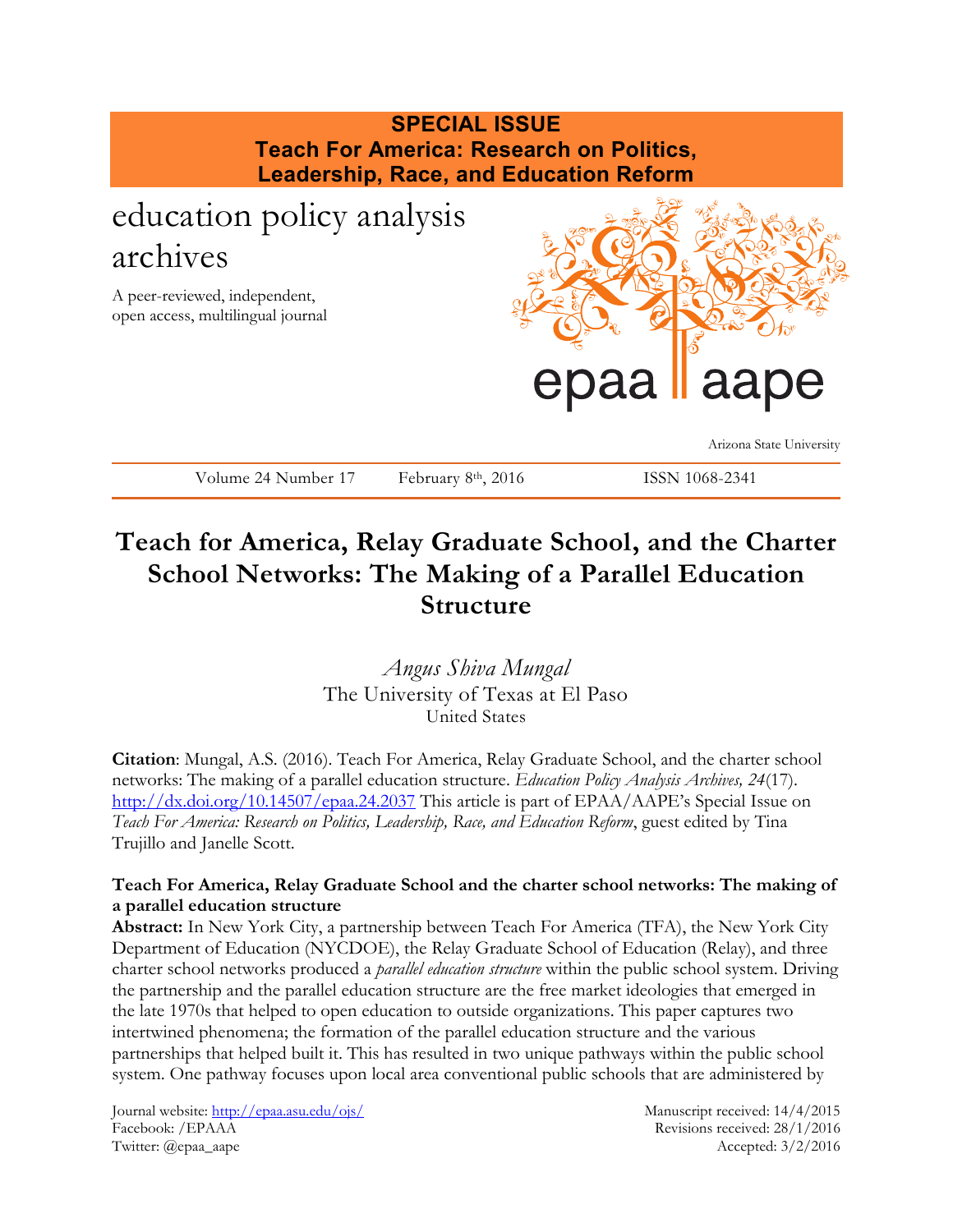the NYCDOE. The other pathway represents failing local area public schools that are run by charter school networks. This paper looks *beyond* TFA's current influence within the classroom and explores how market forces led to its role with other educational organizations.

**Keywords**: Teacher For America; Relay Graduate School of Education; alternative teacher preparation programs; charter school networks; education schools; parallel education structure; partnerships; market ideology; competition; innovation; choice

#### **Teach For America, Relay Graduate School y las redes de escuelas charter: La fabricación de una estructura de educación paralela**

**Resumen:** En la ciudad de Nueva York, una asociación entre *Teach For America* (TFA), el Departamento de Educación de la ciudad de Nueva York (NYCDOE), la Escuela Relay de Postgrados en Educación (Relay), y tres redes de escuelas charter produjo una estructura de educación paralela dentro del sistema de escuelas públicas. Orientadas por ideologías de libre mercado que surgieron a finales de 1970 esta asociación y la estructura paralela de educación Este artículo recoge dos fenómenos entrelazados; la formación de la estructura de la educación paralela y las diversas asociaciones que ayudaron a construirla. Esto ha dado lugar a dos vías únicas dentro del sistema escolar público. Una ruta se centra en la zona de las escuelas públicas convencionales locales que son administrados por el NYCDOE. La otra vía esta configurada por escuelas públicas que se consideran poco efectivas y que están a cargo de redes de escuelas charter. Este trabajo va más allá de la influencia actual de TFA en el aula y explora cómo fuerzas de mercado tomaron ese papel con otras organizaciones educativas.

**Palabras clave:** Teach For America; Escuela Relay de Postgrados en Educación; Programas alternativos de formación docente; redes de escuelas chárter

# **Teach For America, a Escola Superior de Educação "Relay" e redes de escolas charter: criando uma estrutura de educação paralela**

**Resumo:** Na cidade de Nova York, uma parceria entre *Teach For America* (TFA), o Departamento de Educação de New York City (NYCDOE), e a Relay Escola Superior de Educação (Relay), e três redes de escolas charter criaram uma estrutura educativa paralela no sistema escolar público. A parceria e o sistema paralelo de educação são orientados por ideologias de livre mercado que surgiram no final de 1970 e que auxiliaram a abertura do sistema educativo a outras organizações. Este artigo aborda dois fenômenos interligados; a formação da estrutura da educação paralela e várias associações que ajudaram a construí-lo. Isso resultou em dois caminhos dentro do sistema escolar público. O primeiro caminho, centra-se em escolas públicas convencionais da área local que são geridas pela NYCDOE. O segundo caminho é configurado para as escolas públicas que são consideradas ineficazes e estão a cargo de redes de escolas charter. Este trabalho vai além de analisar a influência atual de TFA em sala de aula e explora a forma como as forças de mercado lideram esse processo com outras organizações educacionais.

**Palavras-chave:** Teach For América; Escola Superior de Educação "Relay"; Programas de formação de professores alternativos; redes de escolas charter

# **Teach For America, Relay Graduate School and the Charter School Networks**

This study describes the development of what I term a *parallel education structure* within the New York City local public school system. I frame the parallel education structure through free market ideologies that emerged in the late 1970s and took hold in the 1980s and 1990s. This allowed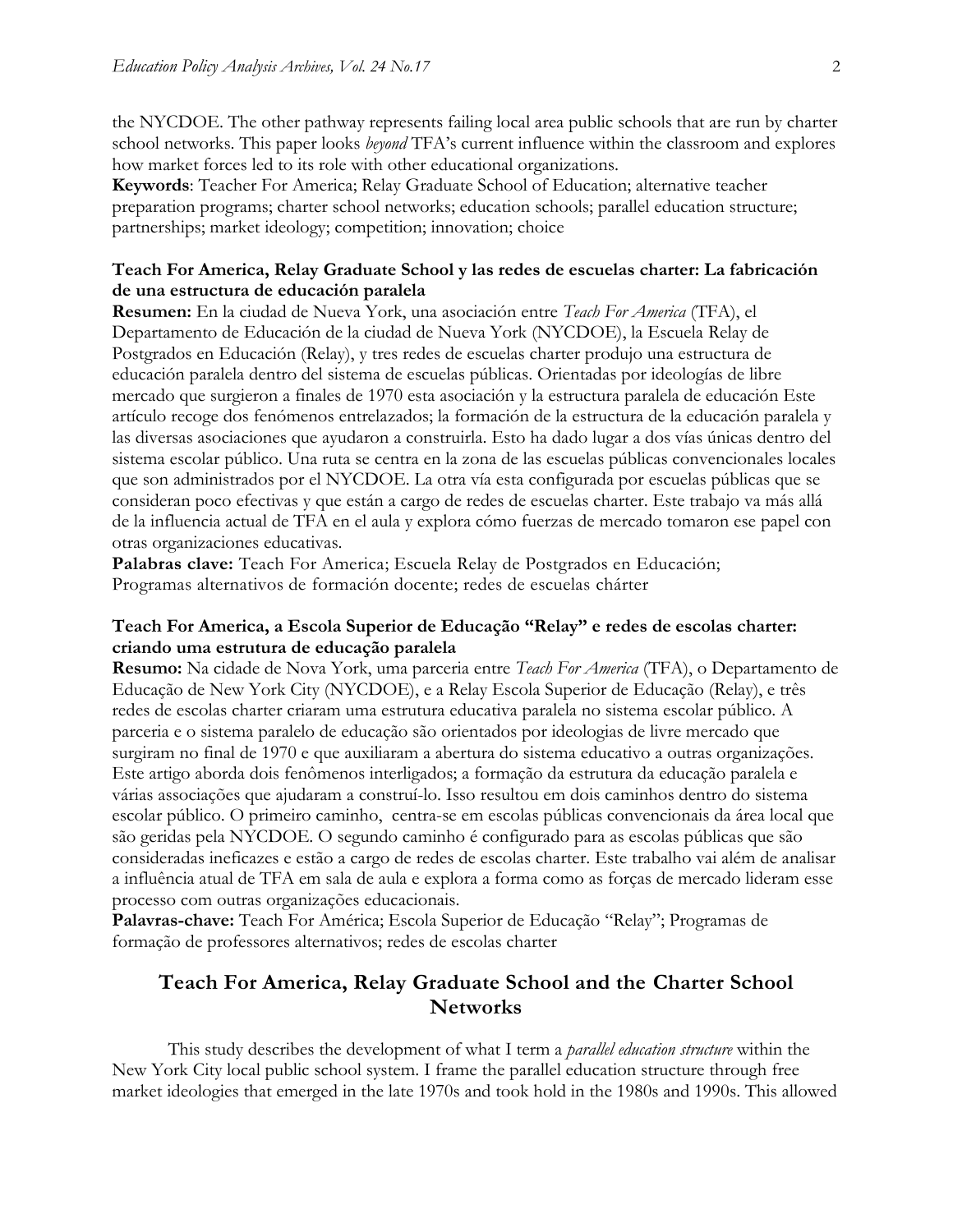$\overline{a}$ 

for the emergence of alternative certification programs, growth of charter schools and increased accountability. This parallel structure developed due to ties between Teach For America (TFA), the New York City Department of Education (NYCDOE), institutions of higher education and their education schools<sup>1</sup>, charter school networks and Relay Graduate School of Education, a teacher preparation school independent of institutions of higher education [\(Mungal, 2012,](#page-22-0) [2015\)](#page-22-1). These organizations will help to frame the parallel education structure.

This parallel education structure is made up of two co-existing teacher certification pathways that place their teachers with the New York City Department of Education but are under two distinct administrations. Pathway-1 is through teacher preparation programs located within the education schools. This pathway serves the non-charter or conventional public schools. Pathway-2 is through independent education organizations that recruit and prepare teachers for charter schools. This pathway also involves collaboration between several education organizations that focus on specific strengths of that organization. Pathway-2 serves the charter schools, which are public schools under the administration of non-profit charter school organizations such as KIPP (Knowledge Is Power Program), Uncommon Schools and Achievement First. Teachers within the conventional local-area public schools are predominantly local teaching-degree candidates who apply to local education schools. Charter schools teachers in New York City are often recruited locally and nationally by TFA and then trained by Relay. While completing their coursework modules at Relay, the teaching-degree candidates are placed within high-needs charter schools and are *teachers of record*—earning a salary as they learn to navigate the classroom. Table 1 outlines the characteristics of the parallel education structure.

| Table 1                                             |                                       |                                                      |  |  |
|-----------------------------------------------------|---------------------------------------|------------------------------------------------------|--|--|
| Characteristics of the parallel education structure |                                       |                                                      |  |  |
| Characteristics                                     | Pathway 1-Conventional School         | Pathway 2 - Charter School                           |  |  |
| Education system                                    | New York City Dept. of Ed.            | New York City Dept. of Ed.                           |  |  |
| Recruitment                                         | Application/NYCTF                     | Teach For America                                    |  |  |
| Demographic                                         | Largely local/Some national           | Recruited nationally/Some local                      |  |  |
| Training                                            | University-based education<br>schools | Relay GSE/Independent teacher<br>preparation program |  |  |
| Cost per Student                                    | \$19,076(2011)                        | 13, 527 (2013/14)                                    |  |  |
| Lesson Delivery                                     | Differentiated                        | Prescriptive                                         |  |  |
| Degree granted                                      | M.A./ M. Ed                           | M.A.T.                                               |  |  |
| School Administration                               | New York City Dept. of Ed.            | EMOs/ Charter School Orgs                            |  |  |

<sup>&</sup>lt;sup>1</sup> Education schools or university-based education schools refer to teacher preparation programs within institutions of higher education.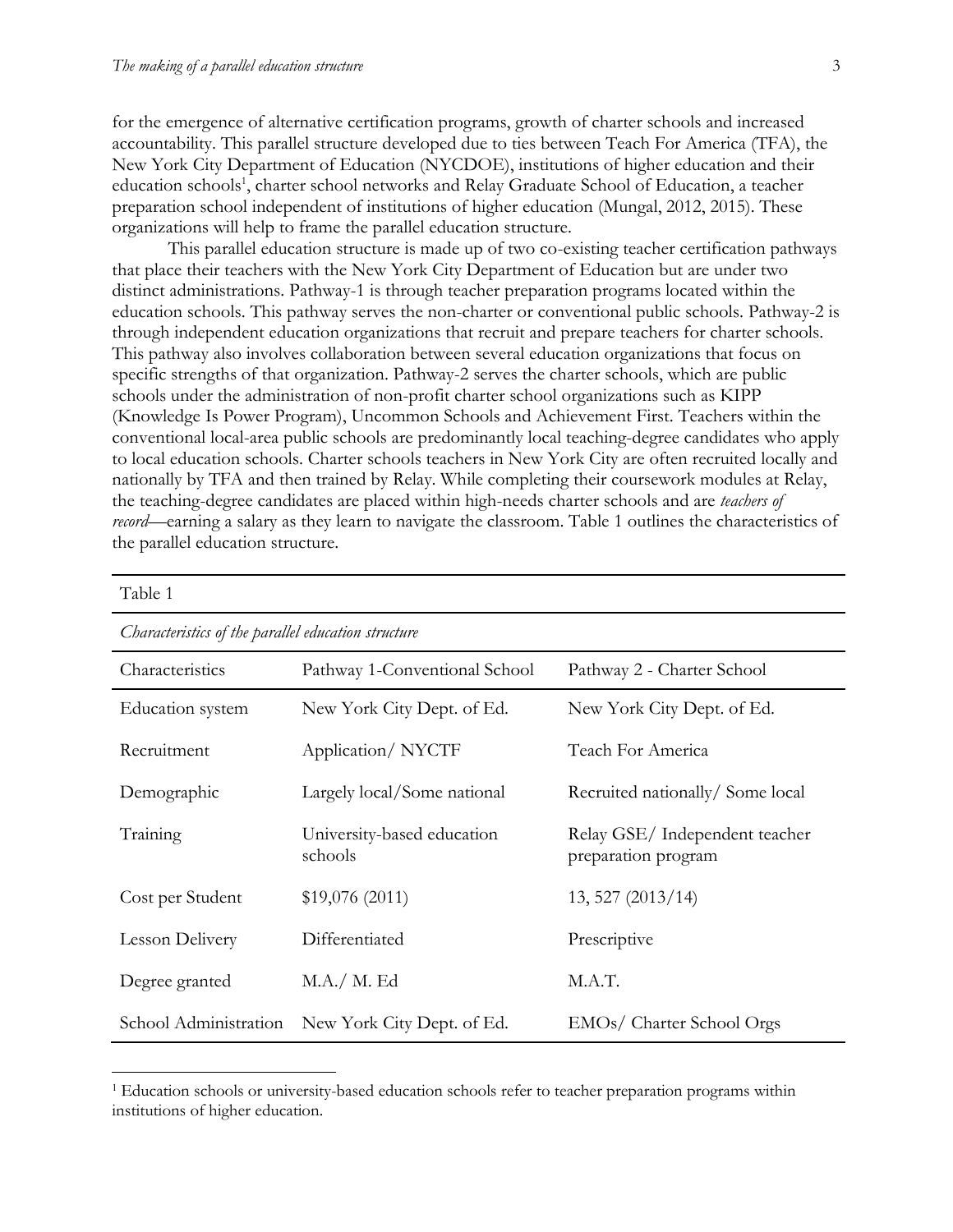The emergence of this parallel education structure has its roots within the teacher shortages that occurred in New York City in the 1970s and into the 2000s. The city acknowledged, "its habit of hobbling its poorest students with unqualified teachers and chaotic, dysfunctional schools" [\("Fighting about the Teacher Shortage," 2000\)](#page-20-0). At the same time, the United Federation of Teachers reported, "A teacher shortage will likely reach crisis proportions within several years," with 30- 40,000 of the 75,000 teachers expected to retire or to be replaced [\(Hinojosa, 1999\)](#page-21-0). While the shortage was a major worry, educational leaders such as New York City school Chancellor Rudy Crew was also concerned about the quality of teachers being hired. The dual concern of the growing shortage coupled with the quality of the new teachers led to calls for methods to draw potential teachers to the profession. A key response to the 1970s teacher shortages was the emergence of modern alternative preparation programs. In 1983 there were two alternative teacher preparation programs located in Virginia and New Jersey [\(Grossman & Loeb, 2008;](#page-20-1) [Newman & Kay, 1999\)](#page-23-0). By 2001 all states had been involved in some form of alternative preparation [\(U.S. Department of](#page-24-0)  [Education & Office of Postsecondary Education, 2013\)](#page-24-0). These modern programs could be local, state sponsored or national programs such as Teach For America and Troops to Teachers.

#### **Research Design**

The original research, from a multiple interview study of faculty within university-based education schools, explored how faculty and administrators view the influence of alternative teacher preparation programs on university-based education schools. Between 2000 and 2012 these two entities were forced to partner with each other. This forced partnership presented opportunities for innovation such as a hybrid teacher preparation program (Mungal, 2015). It also suggested the creation of a parallel public school structure consisting of local public schools and publically funded, privately run public charter schools. These innovations emerged within the interview data of the interviewees.

The research involved six sites representing education schools in New York City that were directly or indirectly involved with alternative programs. The site selection was based on the size of institutions, the relation to alternative programs, and whether the institution was public or private. Table 2 provides an expanded account of the selected sites including information on type, affiliation and programs at the time of the study.

| ante |  |
|------|--|
|------|--|

| Selected institution sites in the Greater Tyen Tork City area $[2012]$ |        |                    |                              |  |
|------------------------------------------------------------------------|--------|--------------------|------------------------------|--|
| University Type                                                        | Site   | Professional Route | Alternative Route: TFA/NYCTF |  |
| Large Public                                                           | Site 1 | Yes                | Yes                          |  |
|                                                                        | Site 2 | Yes                | Yes                          |  |
|                                                                        | Site 3 | Yes                | Previous Program             |  |
| Large Private                                                          | Site 4 | Yes                | Yes                          |  |
|                                                                        | Site 5 | Yes                | Yes                          |  |
| Small Private                                                          | Site 6 | Yes                | No                           |  |

*Selected institution sites in the Greater New York City area (2012)*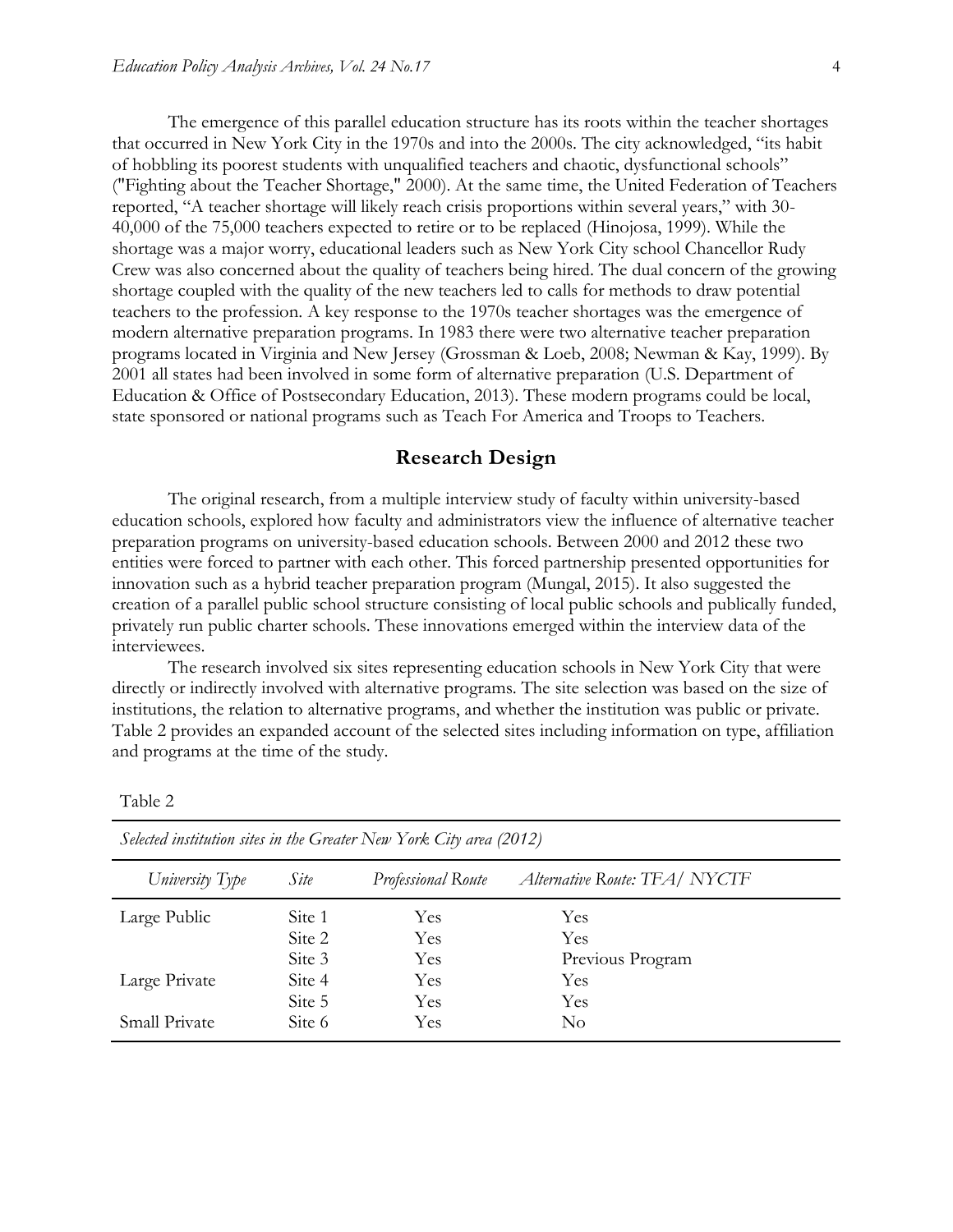The research questions guiding the original study focused upon:

- 1. How faculty and administrators understand the forced partnership with alternative teacher programs and;
- 2. How do faculty and administrators envision the direction of teacher preparation within the context of an independent graduate school?

From these interviews emerged the phenomenon of what I term as a *parallel education structure* operating within the local public education system. I conducted 21 in-depth interviews with interviewees from the six sites as well as document analysis of each of the programs. The interviewees range from deans, chairs and teaching and alternative program directors to administrators and professors. A number of the interviewees had taught in New York City schools during the teacher shortages. All interviewees were involved with preparing teaching-degree candidates. The interviews consisted of open-ended questions and lasted between 75-90 minutes with follow-up emails for clarification. Interviews were then transcribed and coded for relevant themes. I used the software Atlas.ti to help manage and organize the interview transcripts.

#### **Policies and Reports on Teacher Preparation**

The parallel education structure that emerged in New York City was due to a number of federal and state policies, and commissioned reports that addressed teacher quality and preparation. Concerns about teacher quality led to policies such as *No Child Left Behind* (2001), addressing the issue of a highly qualified teacher in every classroom [\(United States Department of Education,](#page-24-1)  [2001\)](#page-24-1). The current policies that impact education have their origins in the social movement of the 1960s. President Lyndon B. Johnson's *Great Society* would play a significant role in future education policies [\(Middleton, 2008\)](#page-22-2) with the *Elementary and Secondary Education Act* (ESEA) of 1965. ESEA aimed to address equal rights, civil rights, and combat poverty. ESEA would be revised a number of times including *Improving America's Schools Act* of 1994 (IASA), NCLB (2001), *American Recovery and Reinvestment Act* of 2009 (ARRA), and the *Every Student Succeeds Act* of 2015 (ESSA).

Following the end of World War II, Europe underwent reconstruction under the Marshall Plan and the United States emerged as a superpower. The key economic ideology during this period was from English economist John Maynard Keynes. Keynes advocated that government should play a large role in the economy. This Keynesian model supported a circular flow of money, putting funds into the hands of marginalized groups who would in turn put money back into the economy. This model supported a welfare state that sought to protect its citizens [\(Darder, 2015\)](#page-19-0). Hyslop-Margison & Sears [\(2006\)](#page-21-1) describes the welfare state as:

A nation where the government accepts responsibility for ensuring its citizens receives necessary levels of basic goods and services. A welfare state commits public funds to meet the basic needs of its citizens in fundamental areas such as education, health services…provide housing or housing subsidies. Antipoverty programs and a system of personal and corporate progressive taxation where wealth distribution is a central objective are also typical features of the welfare state. (p. 3)

This Keynesian model would be replaced in the late 1970s with the shift to free market ideologies. The shift brought a more business and managerial framework to public institutions. The aim was to remove government control and oversight while increasing accountability and self-regulation (Engel, 2000). Market ideologies are also referred to as globalization, deregulation, neoliberalism, marketization, and privatization [\(Edwards & DeMatthews, 2014\)](#page-20-2). For supporters of deregulation, "the free market, by itself will solve problems by deregulating teacher hiring and teacher education"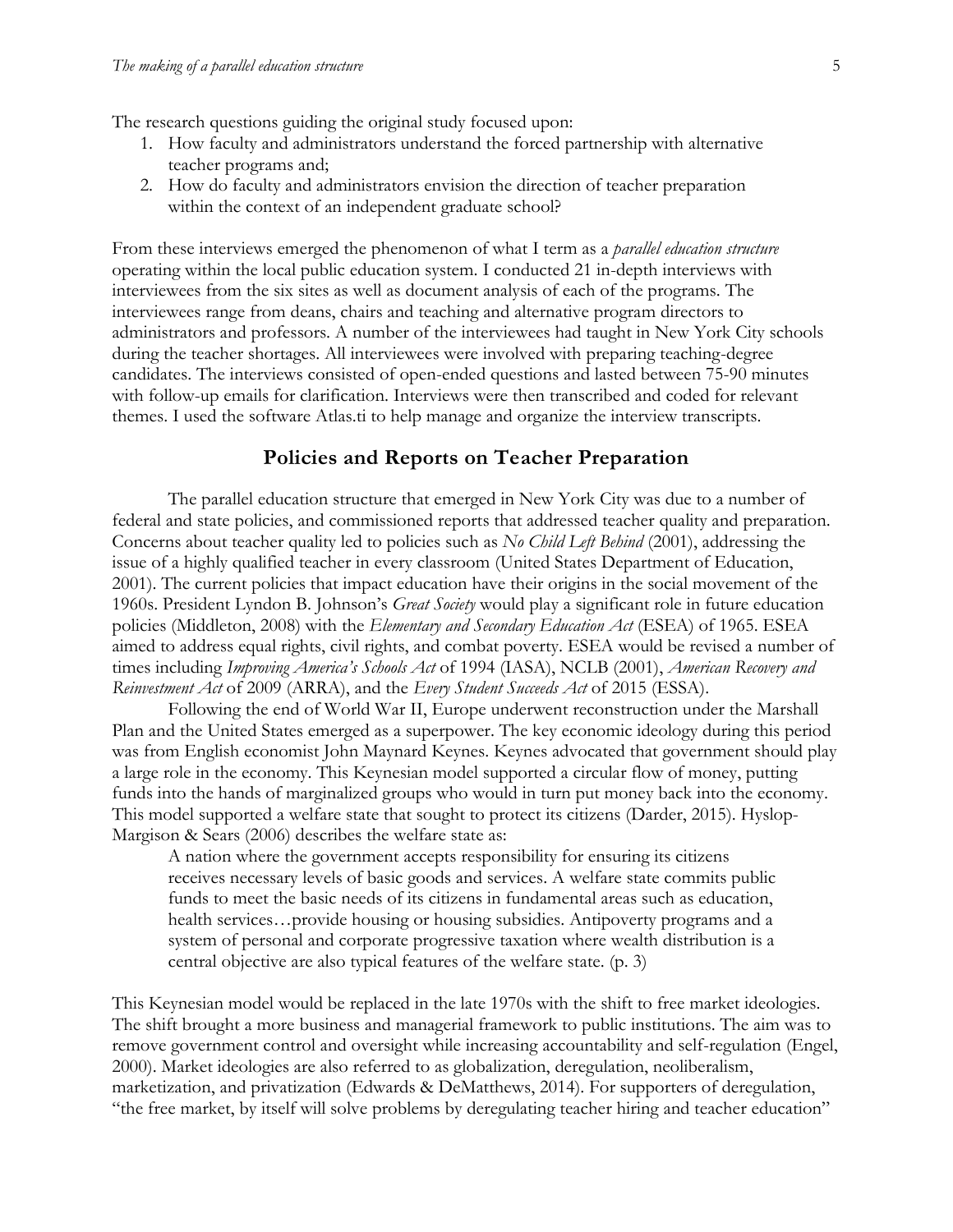[\(Apple, 2007, p. 182\)](#page-18-0). With this emphasis on accountability, educators, researchers and policymakers began looking more closely at the effectiveness and quality of teachers [\(Cochran-Smith & Fries,](#page-19-1)  [2005\)](#page-19-1). This scrutiny led to the public perception of a flawed education system with low quality teachers. Driving the policy changes were these criticisms leveled against a weak education system.

Criticism of education and preparation has been an ongoing phenomenon. Over the past 50 years, researchers such as Koerner [\(1963\)](#page-21-2), Conant [\(1963\)](#page-19-2), Hess [\(2001\)](#page-21-3), Darling- Hammond and Youngs [\(2002\)](#page-20-3), Berliner [\(2005\)](#page-19-3), Levine [\(2006\)](#page-21-4), and Fraser [\(2007\)](#page-20-4) have presented or addressed various concerns within the field of education. Christopher J. Lucas in *Teacher Education in America* [\(1997\)](#page-21-5) [\(as cited in Gallagher & Bailey, 2000, p. 12\)](#page-20-5) summarized five key criticisms of university teacher programs: (1) the poor quality of pre-service teacher candidates, (2) the weaknesses within the structure of preparation programs, (3) the length of pre-service programs, (4) placement and coursework sequence, and (5) student practicum or clinical training. These five criticisms encapsulate some of the weaker aspects of teacher preparation. Both deregulators and their counterparts who support a university-based agenda have embraced the criticisms cited above. The supporters of deregulation state that alternative teacher preparation programs can address each of these criticisms by providing highly qualified teachers, different avenues of entry, shorter and more efficient programs, better sequencing and stronger clinical experiences with better mentorship.

ESEA (1965) tied federal funding to education initiatives and gave government greater control over distribution of funding to the states. The release of the 1983 commissioned report *A Nation at Risk* (ANAR) stated the United States was no longer as competitive while prompting a wakeup call to improve education [\(Ballou et al., 1999\)](#page-18-1). ANAR also emphasized principles such as rigorous standards, competition, choice and the need for students to compete on a global scale [\(National Commission on Excellence in Education, 1983\)](#page-22-3). Taken together, these concepts are viewed as market ideology [\(Apple, 2006;](#page-18-2) [Hyslop-Margison & Sears, 2006\)](#page-21-1). *No Child Left Behind* (2001) set out to reform education by eliminating the achievement gap, providing a world-class education and designating a highly qualified teacher in every classroom [\(Office of Elementary and](#page-23-1)  [Secondary Education, 2006;](#page-23-1) [United States Department of Education, 2001\)](#page-24-1). NCLB continued to emphasize market reform ideologies such as competition, high stakes testing, standardization, vouchers and school choice.

The Obama administration's *American Recovery and Reinvestment Act* (2009) introduced the *Race to the Top* (RTTT) grant program to promote reform in state and local district K-12 education. One main emphasis of RTTT is on **Great Teachers and Leaders** [\(United States Department of](#page-24-2)  [Education, 2009\)](#page-24-2) which focused on improving and reforming teacher and principal programs. Relevant to this study is the emphasis on "ensuring successful conditions for high-performing charter schools" [\(p. 11\)](#page-24-2) whereby:

The State provides charter schools with funding for facilities (for leasing facilities, purchasing facilities, or making tenant improvements), assistance with facilities acquisition, access to public facilities, the ability to share in bonds and mill levies, or other supports; and the extent to which the State does not impose any facility-related requirements on charter schools that are stricter than those applied to traditional public schools. (p. 11)

Secretary of Education Arne Duncan emphasized that public funding would go to charter schools with the caveat that charter schools would not be capped [\(Nagel, 2009\)](#page-22-4). Detractors were quick to recognize and to critique "using student test scores to evaluate teachers and overly emphasizing charter schools as a tool for reform" (National Education Association, n.d.). These national policies supported alternative practices to train and prepare teachers and leaders. The discourse within these policies also supported a more marketized education system.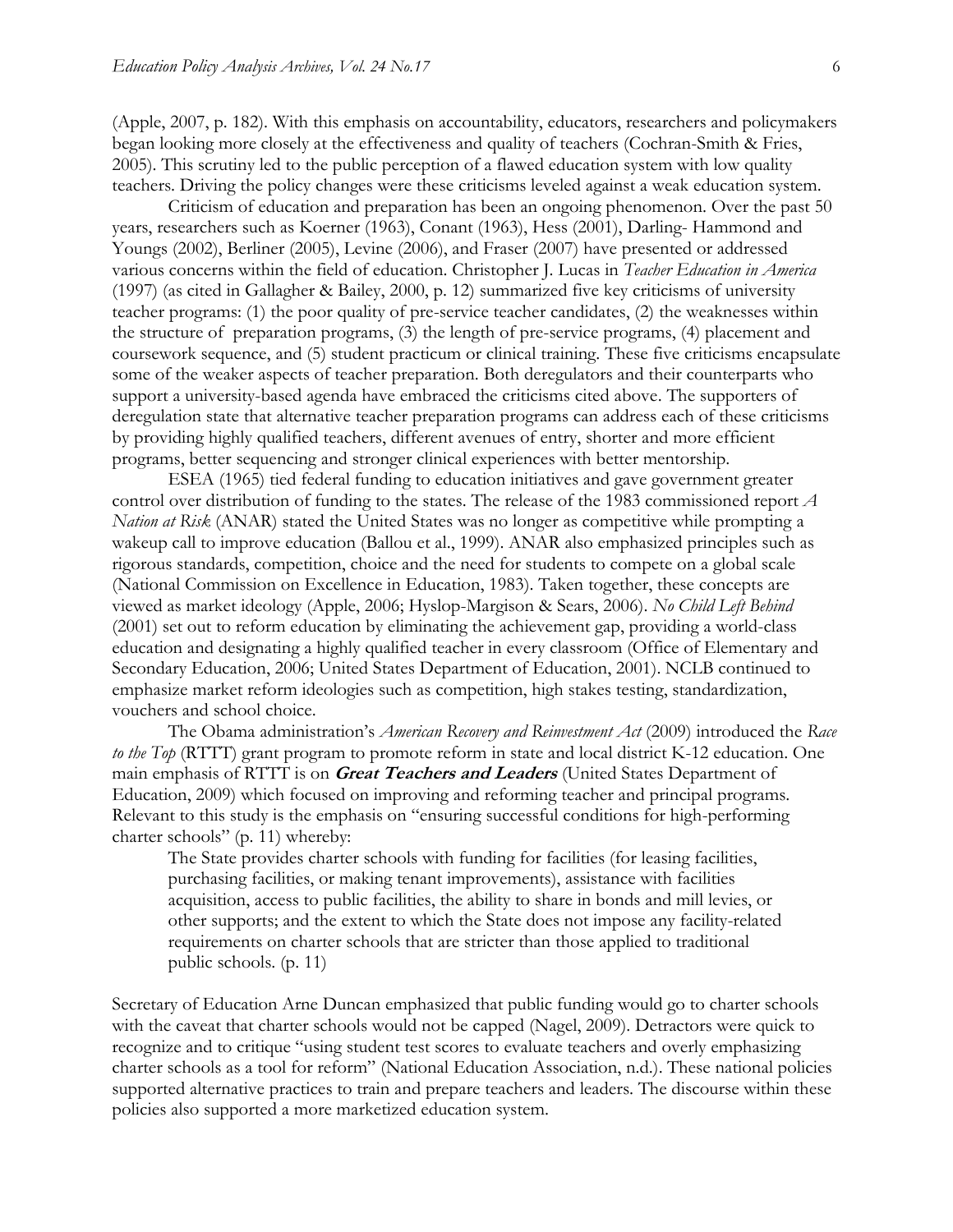On December 10, 2015, President Obama reauthorized ESEA as *The Every Student Succeed Act* (ESSA), a bipartisan bill aimed at fixing NCLB. ESSA rejects the focus on standardized testing and the one-size-fits-all dogma of the last 15 years while supporting high academic standards, accountability, state and local control [\(U.S. Department of Education, 2015\)](#page-24-3). ESSA also includes initiatives to "prepare, develop and advance effective teachers in America's schools" and "expand support for high-performance public charter schools for high-needs students" [\(The White House,](#page-24-4)  [2015\)](#page-24-4). ESSA continues the strong support by government for charter schools.

#### **Policies in New York State**

The forced partnership between education schools and alternative teacher preparation programs resulted from a number of state and local policies. By 2000 alternative programs were gaining greater recognition and support from media and policymakers, as a way to address teacher shortages and to put highly qualified teachers into high needs urban areas. In New York City, pressure from education reformers and teacher shortages prompted Chancellor Harold O. Levy to bring together the United Federation of Teachers, the New York City Board of Education [\(Goodnough, 2000\)](#page-20-6), and the education schools. At that time, there was broad support for alternative programs to help alleviate the shortages on the condition that students would complete a part-time education degree [\(Keller, 2000\)](#page-21-6). At the state-level, Commissioner Richard P. Mills supported legislation requiring teaching-degree candidates to earn a master's degree in education at the education schools [\(National Center for Alternative Certification, 2010b\)](#page-22-5). This partnership would last until 2012 (Mungal, 2012) when new state policies would end the necessity of a partnership. Unlike many other states that have partnered with TFA, this 1999 legislation required all teachers to obtain a master's degree and complete their coursework within the education school. Originally done as a mechanism to protect education and the education schools, it also was another step toward eroding the education school monopoly on teacher preparation.

# **Free Market Ideology and Education Reform**

The marketization of public education means the adoption of market principles such as deregulation, school choice, competition and stratification (Bartlett et al., 2002). A common narrative of market-based reform is that public goods such as education institutions are viewed as bureaucratic monopolies and that deregulation opens the market to more agile, efficient and less costly organizations. This ideological perspective supports the notion that competition from alternative organizations will pressure competitors to be innovative or risk losing consumers. Deregulationists pointed to education schools' teacher preparation programs as ineffectual and aimed to grant full certification to candidates who could pass rigorous tests in lieu of coursework [\(Brewer, 2006\)](#page-19-4). The deregulationists aim to de-academize coursework allowing potential teachers to bypass courses emphasizing pedagogy. Most importantly the deregulationists seek to expand teacher preparation to outside organizations such as TFA.

These market ideologies are embedded within the reform movement of the past 35 years. Market ideology calls for extending market theory from the private to the public sector [\(Friedman,](#page-20-7)  [1962\)](#page-20-7). Market ideology is also characterized by individual achievement, choice, economic growth, national security and globalization, and competition [\(Engel, 2000\)](#page-20-8). *A Nation at Risk* emphasized rigorous standards, competition and choice and tied student achievement to the global economy, and competition with international students [\(National Commission on Excellence in Education,](#page-22-3)  [1983\)](#page-22-3).

Proponents have advocated that market principles be extended to public institutions traditionally considered to be institutions for the public good. These public goods are described as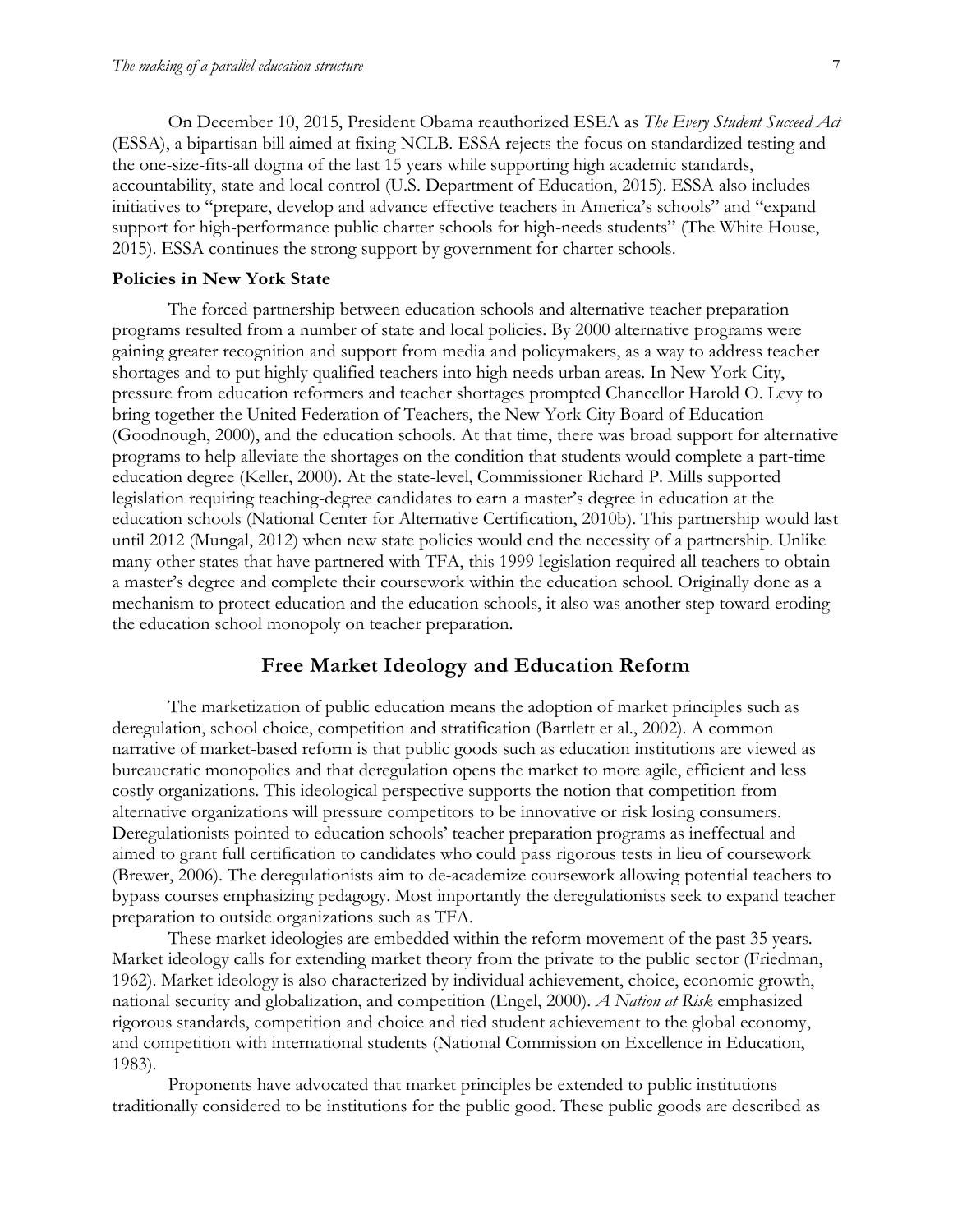schools, some medical facilities, military and prisons [\(Bartlett, Frederick, Gulbrandsen, & Murillo,](#page-18-3)  [2002;](#page-18-3) [Labaree, 1997\)](#page-21-7). The government's role should be reduced to areas such as national defense, the criminal justice system, healthcare, education and the protection of marginalized groups (Friedman, 1962). The public good of education was now being challenged by reformers, venture capitalists and organizations aiming to chip away at the monopoly of teacher preparation. In this instance breaking the university "monopoly" on teacher education through competition was a central tenet of present market-based reform. This allowed for the new and innovative ways to prepare teaching-degree candidates [\(Hassel & Sherburne, 2004\)](#page-20-9).

#### **Education Reform**

Education reformers have supported charter schools, [\(Chubb & Moe, 1990;](#page-19-5) [Fruchter, 2007;](#page-20-10) [Renzulli, 2005;](#page-23-2) [N. Smith, 2007\)](#page-23-3), alternative teacher preparation programs [\(Humphrey & Wechsler,](#page-21-8)  [2007;](#page-21-8) [Walsh & Jacobs, 2007\)](#page-24-5), and high stakes testing [\(Dworkin, 2005;](#page-20-11) [Hursh, 2008\)](#page-21-9). Other research has suggested that the convergence of alternative preparation programs with charter schools, and educational management organizations (EMOs), venture philanthropy [\(Scott, 2009\)](#page-23-4), public-private partnerships, and outsourcing of educational services to the private sector represents a new policy network aimed at privatizing and marketizing public education [\(Burch, 2009\)](#page-19-6). In effect, the market driven educational reform movement created an opportunity for independent organizations such as TFA and Relay to recruit and prepare teachers for the classroom. The competition aspect of market ideology saw school districts close down what they deemed to be failing local public area schools and hand over control to EMOs and to charter school networks such as KIPP, Achievement First and Uncommon Schools.

The formation of this parallel education structure was a result of a series of educational reforms that encompassed education and more specifically teacher preparation. The free market ideology promoted less government oversight and the deregulation of a number of public institutions [\(United States Department of Education, 2009, p. 11\)](#page-24-2). The deregulation agenda supported alternative teacher preparation programs, rigorous testing, and criticized education school teacher preparation programs for unnecessary content and difficult certification requirements for potential teachers [\(Bartlett et al., 2002\)](#page-18-3). The push for deregulation is also tied into breaking the monopoly held by education schools (Mungal, 2015). Deregulation supporters place a greater emphasis on the clinical classroom experience. These alternative programs originally aimed to attract local candidates in an effort to increase diversity [\(Humphrey, Wechsler, & Hough, 2008;](#page-21-10) [Walsh &](#page-24-5)  [Jacobs, 2007\)](#page-24-5). Supporters and detractors of deregulation share the common goal of producing highly qualified teachers but the deregulation agenda along with a shifting of the economy from a Keynesian welfare model to the free market model created an opportunity for programs such as TFA to take hold and to expand.

#### **The Emergence of Alternative Teacher Preparation Programs**

University-based education schools and modern alternative programs have come to dominate teacher preparation. The education school programs have historically been referred to as *traditional* and support a formalized pedagogical knowledge based on research [\(Cochran-Smith &](#page-19-1)  [Fries, 2005;](#page-19-1) [Darling-Hammond, Holtzman, Gatlin, & Hellig, 2005\)](#page-19-7). Such programs emphasize increased standards and regulations, longer programs and national exams to improve the quality of teachers. The deregulation agenda believes intensive academic training is not essential but instead places greater emphasis on time within the classroom.

As modern alternative programs appeared so did the calls for greater accountability. This led to increased criticism of teacher quality and education school preparation programs [\(Walsh &](#page-24-5)  [Jacobs, 2007\)](#page-24-5). Critics noted that programs vary in terms of admission requirements, curriculum, and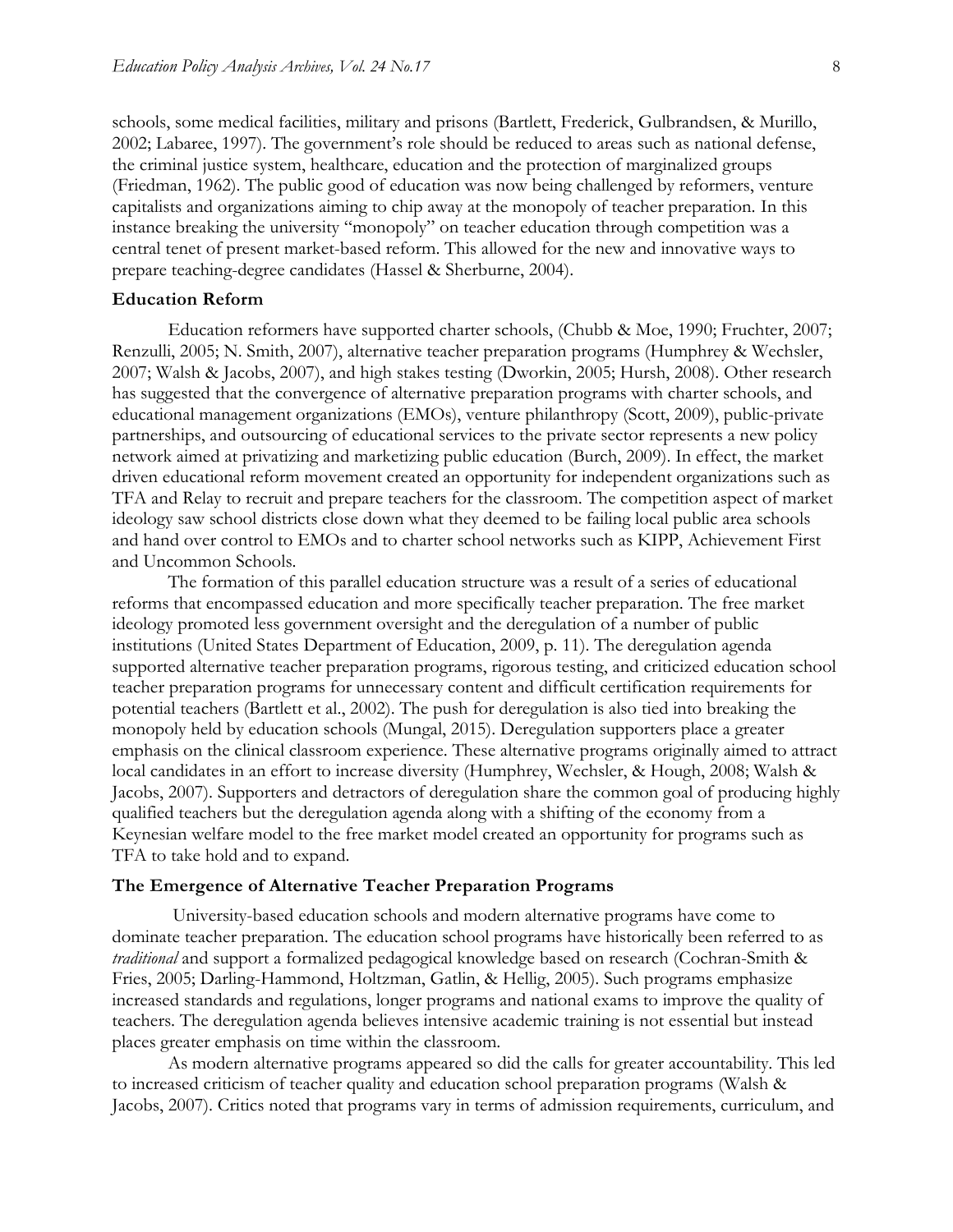the required knowledge base of teachers in the classroom [\(Cochran-Smith et al., 2015;](#page-19-8) [Levine, 2006\)](#page-21-4). The largest producers of alternative programs include local education agencies, private non-profit organization, EMOs [\(Constantine et al., 2009;](#page-19-9) [Levine, 2006;](#page-21-4) [Raphael & Tobias, 1997\)](#page-23-5), and perhaps not surprisingly, university-based education schools that house a number of alternative and fasttrack programs (Walsh & Jacobs, 2007).

Research indicates that between 20% (Walsh & Jacobs, 2007) and 33% of new public school teachers were alternatively trained [\(Feistritzer, Griffin, & Linnajarvi, 2011\)](#page-20-12). Between 2001 and 2011 alternative programs grew from 70 to 658 [\(Mader, 2013\)](#page-22-6), and of the 2,124 teacher preparation programs, 69% were university-based, 21% were alternative programs within universities and 10% are through alternative teacher preparation programs [\(U.S. Department of Education & Office of](#page-24-0)  [Postsecondary Education, 2013\)](#page-24-0). Alternative programs have made inroads into drawing candidates who want to bypass the university-based education schools.

The alternative programs that emerged in the 1980s supported a number of distinct goals such as recruiting career-changers and graduates, performing stringent candidate screening, and requiring coursework before and during the teaching placement. These alternative certification programs differ through shorter program length, potentially lower costs, and the addition of a mentorship component [\(Glass, 2008;](#page-20-13) [Walsh & Jacobs, 2007\)](#page-24-5). Proponents also claimed that alternative programs would attract more minorities, men and content specialists [\(Feistritzer, 2011;](#page-20-14) [Humphrey et al., 2008;](#page-21-10) [Office of Innovation and Improvement, 2004\)](#page-23-6). Most importantly, alternative programs were viewed as a way to provide teachers to high poverty and critical shortage areas [\(Darling-Hammond & Bransford, 2005;](#page-19-10) [Partee, 2014;](#page-23-7) [Suell & Piotrowski, 2007\)](#page-23-8). These areas reflect the changing demographics within the United States that project that Black, Latino and Asian students will make up 50.3 percent of school children [\(Maxwell, 2014\)](#page-22-7).

Modern alternative programs opened up the market to outside teacher preparation programs. They challenged what it meant to be highly qualified. They heralded competition from providers such as EMOs, TFA and the established programs within institutions of higher education. The implementation of alternative teacher preparation programs not only prompted resistance from education schools and teacher unions, but also ignited a new field of research regarding alternative routes to certification programs and teacher certification [\(Suell & Piotrowski, 2007\)](#page-23-8). Alternative programs have proven to be an enduring phenomenon and as a result, critics and advocates have moved away from whether such routes should exist, to planning how best to design better preparation programs to increase student success [\(Grossman & Loeb, 2008\)](#page-20-1).

#### **Teach For America**

Teach For America (TFA) plays a significant role in the creation of the parallel education structure. Here I describe the changing role of TFA as its focus on preparation shrinks and its focus on recruitment and leadership grows. With the teaching shortages, the shift to a more marketized economic environment allowed TFA to make inroads into teacher preparation. TFA partnered with the NYCDOE to place their corps members into high-needs public schools, with teacher preparation coming from the education schools' preparation programs. By 2012, this partnership was dissolved with the New York State Board of Regents approval of Relay. Teacher preparation of TFA members in New York City would now be completed through Relay.

TFA founder Wendy Kopp introduced the organizational concept and mission of TFA in her undergraduate thesis in 1989. TFA has grown from 500 members in 1990 to approximately 11,000 corps members [\(Westervelt & Kamenetz, 2014\)](#page-24-6) with support coming from various levels of government, business and philanthropic organizations [\(Teach For America Inc., 2015b\)](#page-24-7). Kopp envisioned TFA as dual-purpose—bringing "missionaries" into the classroom and creating "civic leaders" who are aware of the challenges facing education (Wilgoren, 2000). I contend that while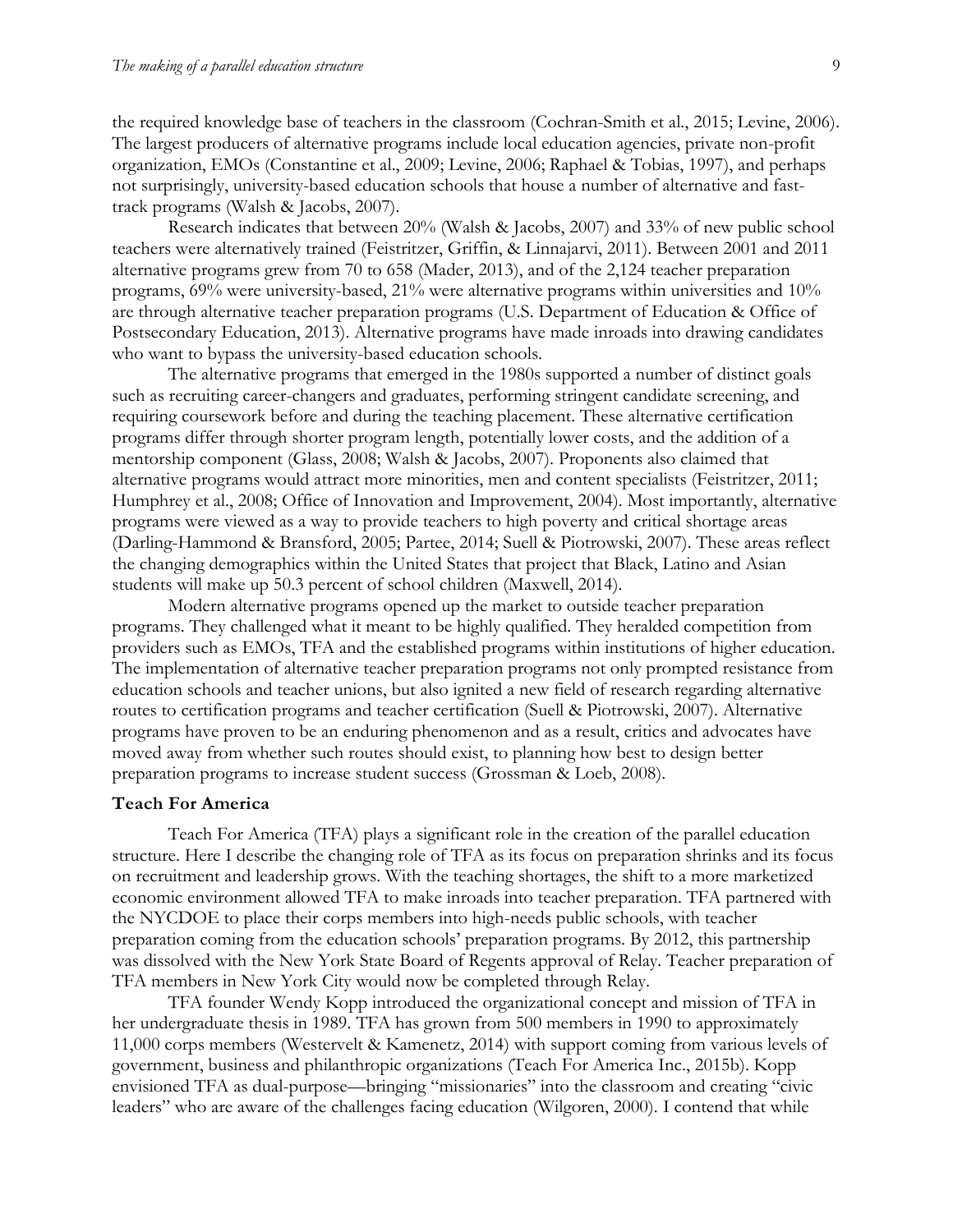Kopp originally emphasized preparing teachers for high-needs areas and the creation of civic leaders; media and policymakers focused upon the perceived failing education system and the shortage of teachers. The role of recruiter and preparation would take precedent over the creation of civic leaders, at least in the eyes of the public and the media.

Research was conducted into how the media constructed the role of TFA for three time periods, 1989-1999, 2000-2009 and 2010-2015. I contend that in the early period media focused more upon TFA as a teacher preparation organization rather than an organization that produced leaders. The LexisNexis search used keywords "Teach For America," and "teaching" or "teacher preparation." The second LexisNexis search uses keywords "Teach For America" and "leadership" or "leader." I also conducted two other searches that are closely connected to criticisms of TFA recruitment and demographic changes. While this search does not examine how relevant each submission is to the purpose, Table 3 results suggest that leaders and leadership were not a large part of the dialogue in the early stage of the partnership. It is only within the last five years that there has been an increase in focus on leadership (1856 from 771 mentions) and recruitment (1164 from 504 mentions). This strengthens the suggestion that TFA's focus on the recruitment and leadership aspects of the mission statement as well as on issues of demographic diversity (756 from 339 mentions) is a more recent development.

I also collected data from a wide range of categories including newspapers, directories, law reviews, journals, legal news, magazines, trade press, newsletters and other forms of media. The numbers in bracket indicate the breadth of category exposure. While the biggest category for exposure is newspapers, later time periods show growth amongst the other coverage categories. In other words, the categories indicate growing visibility across different media. For example, under Recruitment, there were 51 mentions in five categories (1989-1999). The 2000-2009 period revealed 504 mentions in six categories and for 2010-2015 there were 1164 mentions found in 12 categories.

| Lexist vexis search of teather training $\kappa\varepsilon$ fibority and teatership training $\kappa\varepsilon$ fibority |                           |                                  |                                  |  |
|---------------------------------------------------------------------------------------------------------------------------|---------------------------|----------------------------------|----------------------------------|--|
| <i>Search Parameters</i><br>(Teach For America)                                                                           | 1989-1999<br>(Categories) | 2000-2009<br><i>(Categories)</i> | 2010-2015<br><i>(Categories)</i> |  |
| Recruitment                                                                                                               | 51 $(5)$                  | 504(6)                           | 1164(12)                         |  |
| Demographics                                                                                                              | 42(3)                     | 339(7)                           | 756 (11)                         |  |
| Teacher Preparation                                                                                                       | 137(6)                    | 1615(7)                          | 981 (11)                         |  |
| <b>Creating Leaders</b>                                                                                                   | 55(5)                     | 771 $(8)$                        | 1856 (14)                        |  |
| <b>Teaching Shortages</b>                                                                                                 | 23(6)                     | 84(3)                            | 80(7)                            |  |

Table 3

*LexisNexis search of teacher training keywords and leadership training keywords*

TFA's influence on education and teacher preparation is vast. This special issue addresses the influence of TFA in the classroom. I seek to connect the TFA of the classroom to its growing influence *beyond* the classroom. TFA challenged the education school establishment to rethink many aspects of how best to prepare teachers in terms of shorter programs, less credits, unconventional programs, student recruitment, course redesign and so on (Mungal, 2012). The next section examines the emergence of Relay and its role in supplanting TFA's preparation component. Relay also represents a shift away from the need for education schools.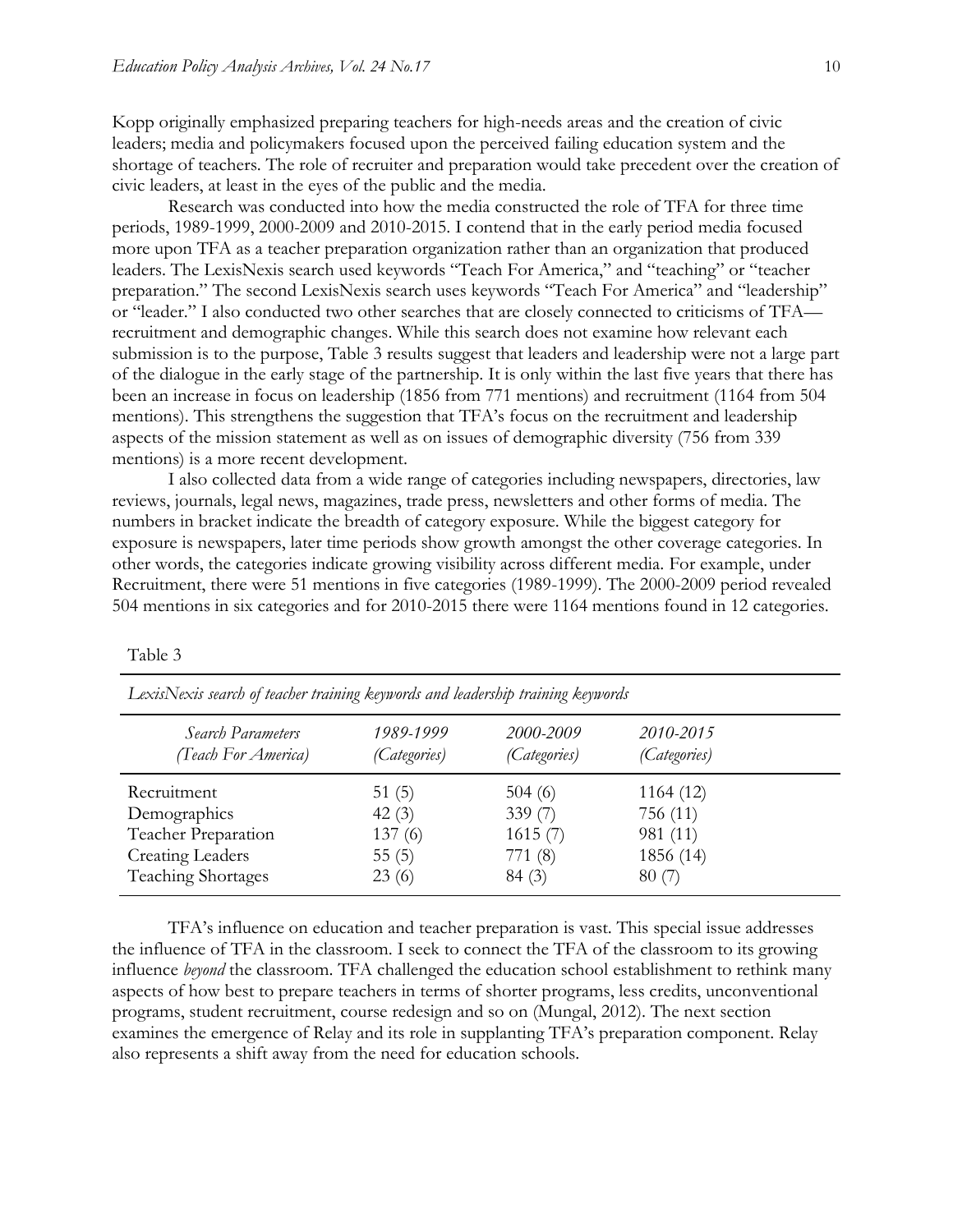#### **Relay Graduate School of Education**

Relay Graduate School of Education has its origins in Teacher U—a teacher preparation program at Hunter College that specifically prepared teachers for charter school networks. Founders of three charter schools; Norman Atkins of Uncommon Schools and David Levin of KIPP approached Hunter College Dean David Steiner about supporting strong clinical-based programs. Along with Dacia Toll of Achievement First, this partnership led to the formation of Teacher U [\(Carey, 2009\)](#page-19-11) and its goal to prepare teacher-candidates for positions within the charter school networks. The program is described in the following way:

Three of the highest performing charter school organizations, KIPP (Knowledge is Power Program), Achievement First and Uncommon Schools to collaboratively design a new teacher program that will lead to teacher certification and a master's degree in education. The mission is to create a transformational change in teacher education and student achievement (Welder, 2008).

Norman Atkins sought a preparation program independent of the education schools where charter schools could have more input into the type of teacher preparation. Hunter College's involvement with Teacher U ended abruptly after four years as events at the state level created the opportunity for the independent education school.

David Steiner's promotion to the New York State Board of Regents Commissioner of Education in 2009 would allow him to put into place the necessary policies to create a new graduate school where charter schools could have more input in teacher preparation. In 2010, Commissioner Steiner established a clinically rich preparation program whose aim was to address teacher retention, shortages in science and math, and "students with disabilities and English language learners," as well as to establish a program grounded in the clinical experience [\(New York State Board of Regents,](#page-22-8)  [2010\)](#page-22-8). This program allowed organizations other than institutions of higher education—specifically not-for-profit organizations such as "cultural institutions, libraries, research centers, and other organizations with an educational mission" to prepare teachers [\(National Center for Alternative](#page-22-9)  [Certification, 2010a\)](#page-22-9). Atkins, who established Uncommon Schools and Teacher U, submitted a proposal for a new independent graduate school. Less than a year later, Steiner and the Board of Regents granted a provisional charter authorizing the creation of the Relay Graduate School of Education [\(Zeichner & Conklin, 2005\)](#page-24-8).

Relay is an independent graduate school of education and has no affiliation with any college or university. Relay's preparation model emphasizes the clinical experience plus a strong mentorship with short teaching modules [\(Kronholz, 2012;](#page-21-11) [Mooney, 2013;](#page-22-10) [Otterman, 2011\)](#page-23-9). Key to this provisional charter was the approval by the Regents to allow Relay to grant a Master's of Arts in Teaching (M.A.T.) degree in middle childhood education [\(New York State Education Department,](#page-22-11)  [2011,](#page-22-11) [2015\)](#page-22-12). Since then Relay has partnered with Teach For America to prepare their teachingdegree candidates.

In essence, in New York City, Teach For America was no longer responsible for the training program for teachers. Instead TFA would focus on one of its strengths as a recruiter (Mungal, 2012). By 2012, TFA had severed most ties with education schools and begun funneling its corps members to Relay (Mungal, 2012), which had an inaugural class of 250 teaching-degree candidates. About half of those candidates were Teach For America corps members [\(Relay Graduate School of](#page-23-10)  [Education, 2011\)](#page-23-10). Both TFA and Relay were seen as a "means of privatization of a public good by creating an enterprise for external people to make money" (Mungal, 2012, pp. 155).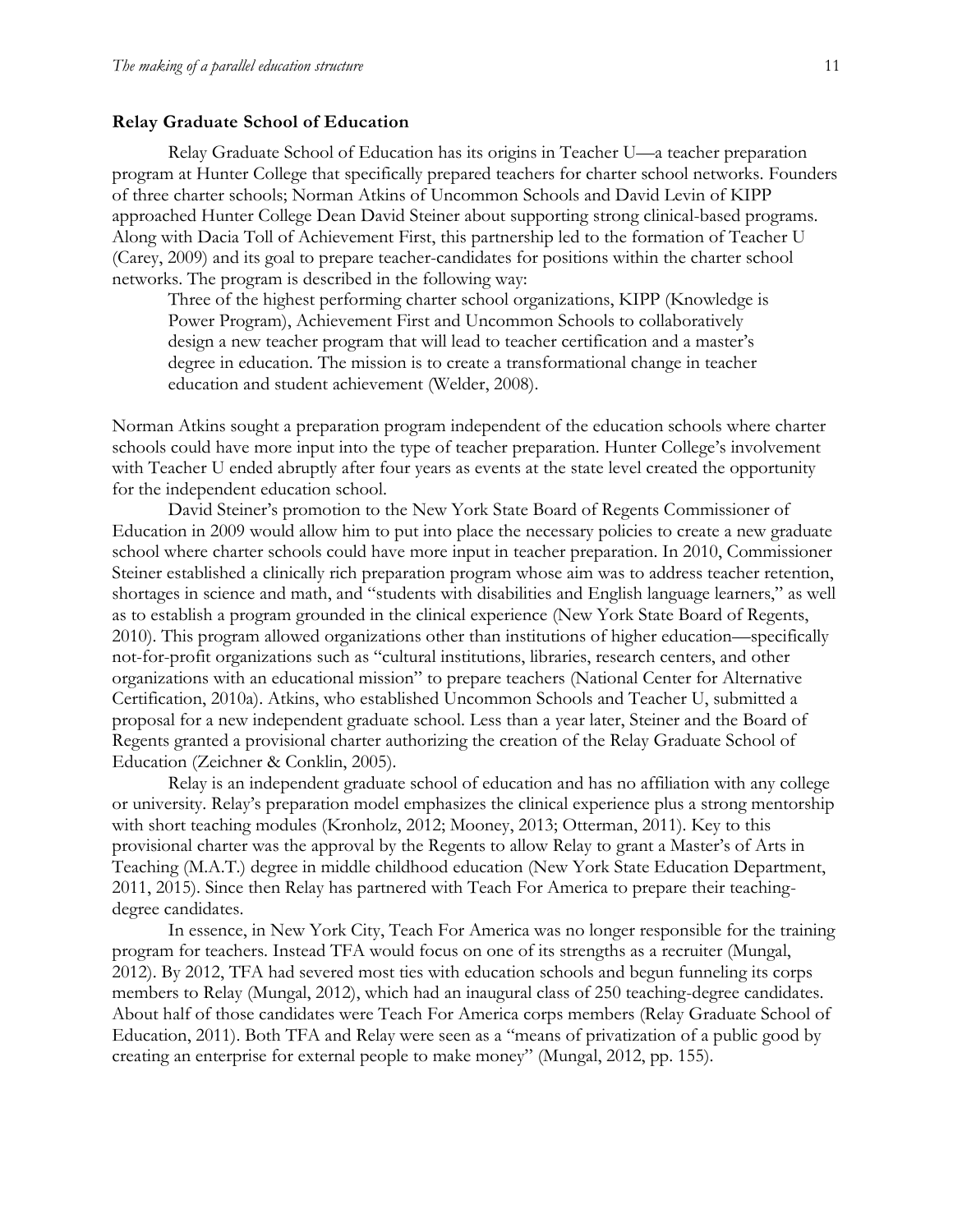#### **Charter Schools in New York City**

The increase of charter schools in New York City came as Mayor Michael Bloomberg (2002- 2013) pushed for mayoral control of education. Mayoral control took decisions away from school boards [\(Koros, 2015\)](#page-21-12) and extended greater powers over education decisions [\(Herman, 2013\)](#page-21-13). Bloomberg, and New York City Department of Education Chancellor Joel Klein (2002-2011) supported the empowering of families by allowing greater school choice [\(City of New York, 2003;](#page-19-12) [Koros, 2015\)](#page-21-12). School choice is viewed as a market driven way to reduce state intrusion and affirm parental control [\(DeBray-Pelot, Lubienski, & Scott, 2006\)](#page-20-15). By 2013, Bloomberg had "closed over 160 regular public schools" [\(Knefel, 2014, p. 6\)](#page-21-14) and opened 183 charter schools [\(Knefel, 2014;](#page-21-14) [Kravitz, 2013\)](#page-21-15). By 2015 the New York City Charter School Center [\(2015a\)](#page-22-13) listed 205 charter schools. The public schools that were closed were considered to be "failing" schools. These schools were then reopened as charter schools under EMOs or taken over by new venture philanthropists [\(Scott, 2009\)](#page-23-4).

Under Bloomberg, charter school money grew from \$32 million to around \$669 million [\(Chapman & Lestch, 2013\)](#page-19-13). Charter schools receive a governmental grant of authority to provide specific programs (Chubb & Moe, 1990). They are independently run, non-religious institutions that "are free from any regulations" [\(Hicks, Ohle, & Valant, 2008, p. 10\)](#page-21-16). Most importantly, the charter schools are publically funded receiving "funds from New York City Board of Education [and] other city, state and federal monies—roughly thirteen thousand five hundred dollars per student," in 2012 [\(Kravitz, 2013\)](#page-21-15) compared to the national average of \$3,814 [\(Batdorff et al., 2014\)](#page-18-4).

In 2011, NYCDOE funding per student was \$19,076 [\(Klein, 2013\)](#page-21-17), and its spending on charter school students for 2013/14 was \$13,527 [\(New York City Charter School Center, 2013\)](#page-22-14). Research indicates that:

On average, charters receive somewhat more state money than traditional public schools, while receiving somewhat less federal money. Although there is a perception that public charter schools receive a great deal of money from non-public sources and private philanthropies, this careful research shows that traditional public schools received slightly more funds from non-public and charitable sources, per pupil, in 2010-11 than did public charter schools. [\(Batdorff et al., 2014, p. 6\)](#page-18-4)

TFA and Relay are also supported by a number of philanthropic organizations such as the Bill and Melinda Gates Foundation, the Eli & Edythe Broad Foundation, the Walton Family Foundation, and the Laura and John Arnold Foundation [\(New York City Charter School Center, 2011;](#page-22-15) [Teach](#page-24-9)  [For America Inc., 2015a\)](#page-24-9). These organizations also support a number of charter school networks such as KIPP, Uncommon Schools and Achievement First [\(Bill & Melinda Gates Foundation, 2014;](#page-19-14) [The Broad Foundation, 2010,](#page-24-10) [2013;](#page-24-11) [United Federation of Teachers Research Staff, 2014\)](#page-24-12). Support from these philanthropic organizations suggests that charter schools are well connected to the financial and philanthropic world.

Enrollment in New York City charter schools was 95,000 in 2015. There were 64,600 students applicants for the 22,000 available seats with the waitlist being 42,600 [\(New York City](#page-22-16)  [Charter School Center, 2015b\)](#page-22-16). Thirty-four percent of students were accepted with 65.9% of students on waitlists. All students can apply but most charter schools operate on a first-come, firstserve basis. Charter schools hold admission lotteries but preference is given to returnees, siblings of current students and local area students (Smith, 2014). Students who are not accepted can still attend their local area non-charter conventional schools.

To understand how this parallel structure came about, it is necessary to understand this phenomenon in terms of the economic, political and educational events that transpired. In this case,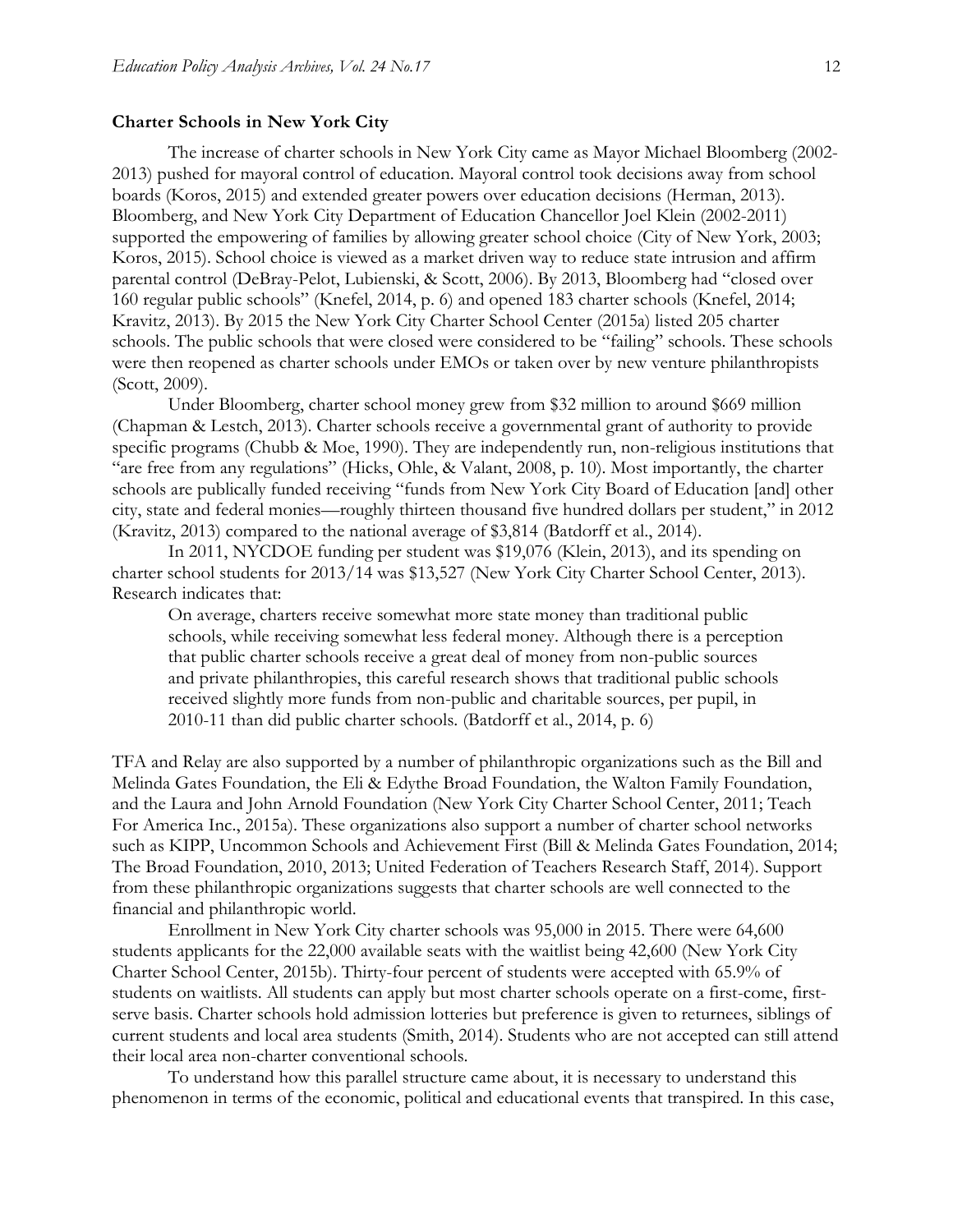the shift from a Keynesian welfare economy toward a free market economy from 1979 to mid-1980s put into place the tools that would first allow alternative programs such as TFA to help provide teachers for high-needs areas. Eventually, entrepreneurs recognized the potential for accessing public funding for EMOs and charter schools, which in turn were supported by free market policies which emerged in the late 1970s [\(Bartlett et al., 2002\)](#page-18-3).

As teacher shortages grew, so did the pressure on politicians to create legislation to allow for alternative preparation while ensuring that the training was linked to education schools. These policies forced alternative organizations such as TFA and the New York City Teaching Fellows (a collaboration between the NYCDOE and The New Teacher Project) to partner with education schools to provide teacher training. This would last from 2000 to 2012 when more state policies were enacted to allow for an independent graduate school of education—Relay Graduate School of Education.

Relevant to the parallel education structure is the changing role of Teach For America. In addition to its role as recruiters and preparers of teachers, TFA was also positioning itself to take on greater roles in the influence of policies via an organization with links to TFA and alumni organization Leadership for Educational Equity (LEE), which "is a nonpartisan, nonprofit organization dedicated to empowering Teach For America corps members and alumni to grow as leaders in their communities and help build the movement for educational equity" [\(Leadership for](#page-21-18)  [Educational Equity, 2015\)](#page-21-18). With a budget of 3.9 million in 2012, their mission is to "propel Teach For America alumni who "share a commitment to ending the injustice of educational inequity" into leadership roles" [\(Sawchuk, 2014\)](#page-23-11). LEE also represents an organization whose goal is "to be one source of diverse leadership working at all levels and across disciplines – policymakers, community organizers and elected officials—to ensure that every child in every community has the opportunity to attain an excellent education" (Leadership for Educational Equity, 2015).

#### **Findings and Analyses**

The parallel education structure was a result of a number of elements coming together in New York City. The forced partnership between the alternative teacher preparation organizations and the education schools precipitated the parallel structure. However it would not be until the charter school networks partnered with Hunter College to form Teacher U and Relay's emergence from Teacher U, would the pieces of the parallel structure become more visible.

#### **Choice, Competition and Criticism**

While the market forces described above were instrumental in opening up alternative teacher preparation programs to competition, it was not the only catalyst. School districts were also critical of the university-based education school preparation programs (Mungal, 2012). In market rhetoric, consumers should be given choice and are encouraged to seek out the competitors to find better service and competing costs. Competition would also lead to new or innovative ways to prepare teachers (Hassel & Sherburne, 2004). The parallel education structure came out of this environment where local schools were viewed as failing and teachers prepared within the education schools were viewed as not being highly qualified. One interviewee, a former New York City teacher during the 1970s and a director of a university-based teacher preparation program explained that even then the New York City Board of Education was at odds with the education schools. He explained:

Historically, the public schools had not been great fans of schools of education to start with. They have criticized schools of education for not preparing [their candidates] for success to become effective teachers in the inner-city schools. [They] didn't know the public school curriculum, didn't know the standards. They weren't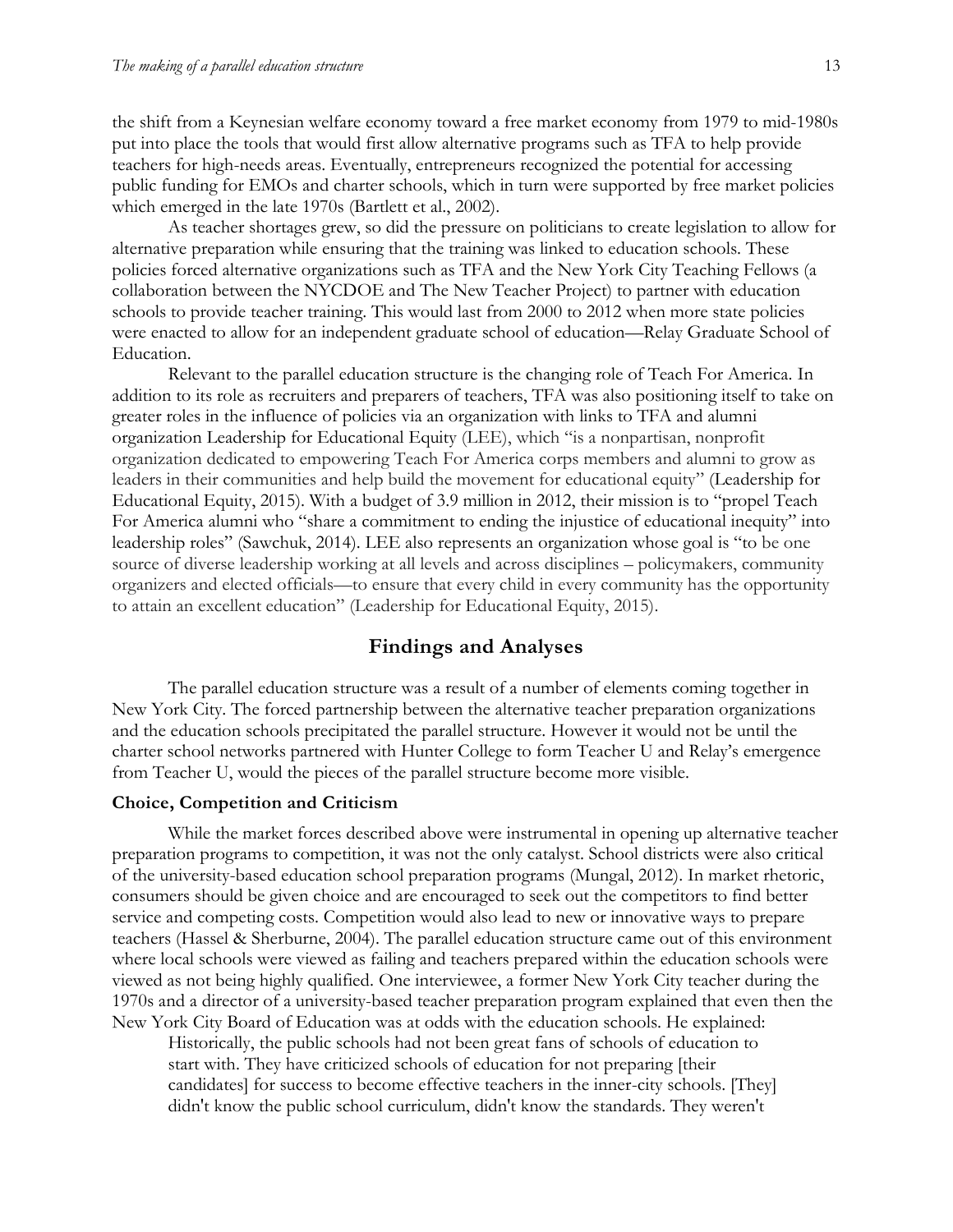familiar with the inner-city population. They weren't prepared to manage a classroom. I know this personally because I used to hear these complaints and I used to make these complaints.

As a consumer, the NYCDOE was unhappy with the product coming out of the education schools. Alternative programs offered the NYCDOE choice but also, since they were the ones doing the hiring, they felt they should have more input into the training of the teaching-degree candidates. A former Dean stated, "the districts found it easier to control their hiring by hiring people and training them at the same time. Hiring people…who had whatever the qualification that the districts were thinking, and TFA…has become a broker to the DOE."

With the influx of alternative programs and the support from all levels of government, the NYCDOE also set out to establish their own teacher program. In the spring of 2000, the New York City Teaching Fellows (NYCTF) "was launched to address the most severe teacher shortage…in decades" [\(NYC Teaching Fellows, 2014\)](#page-23-12). NYCTF's focus would be teaching diverse students; those with special needs, new immigrants, non-native English speakers, and critical-needs subject areas. NYCTF would be independent of TFA and the education schools, but still beholden to the education schools for coursework. This too was in response to the belief that teaching candidates within the education schools were not adequately trained. Like TFA, the NYCDOE and its NYCTF program set out to recruit a higher caliber of candidates for its schools and place "permanent teachers into low performing schools"[\(NYC Teaching Fellows, 2014\)](#page-23-12) The Teaching Fellows became the third major program within New York City and a part of the parallel education structure. While TFA and NYCTF shared similar characteristics such as recruiting from elite selective colleges and universities, TFA's role is pivotal in the parallel education structure. These elite candidates are also recruited nationally and are paid for their *in-service* teaching.

#### **Converging Forces and Shifting Economies**

Modern alternative programs were designed to alleviate the teacher shortages. The length of the teacher crisis changed the expectations of alternative programs. One Dean described the situation, stating:

I don't think that there was any kind of thought of how long-term this was going to be. We didn't know if this was going to be a temporary thing to fill this gap. Who could have predicted that this was going to be the new wave? I would have to say to you that honestly, I did not think that was the case. I would never have predicted this. I thought that this was going be something that maybe we had to help the chancellor in partnership, think about how could we do this in a very thoughtful way to fill the gaps that we just didn't anticipate.

The longevity of the teacher shortage led to strange bedfellows as local government, university education school preparation programs, unions and school districts cooperated to solve what was viewed as a crisis but in all likelihood a temporary problem. At the time, no one could have foreseen alternative programs as permanent. However, they emerged during the period where market reform was taking hold. As a result, these alternative programs became more than just a solution to teacher shortages. They represented a mechanism that reformers were able to use to open up the field of education to marketization.

The parallel education structure revealed a degree of marginalization of the education school programs. According to Mungal (2012, pp. 126) "Education schools were never able to shed the image of a slow-moving out-of-touch institution." Another Dean expanded on this and explained: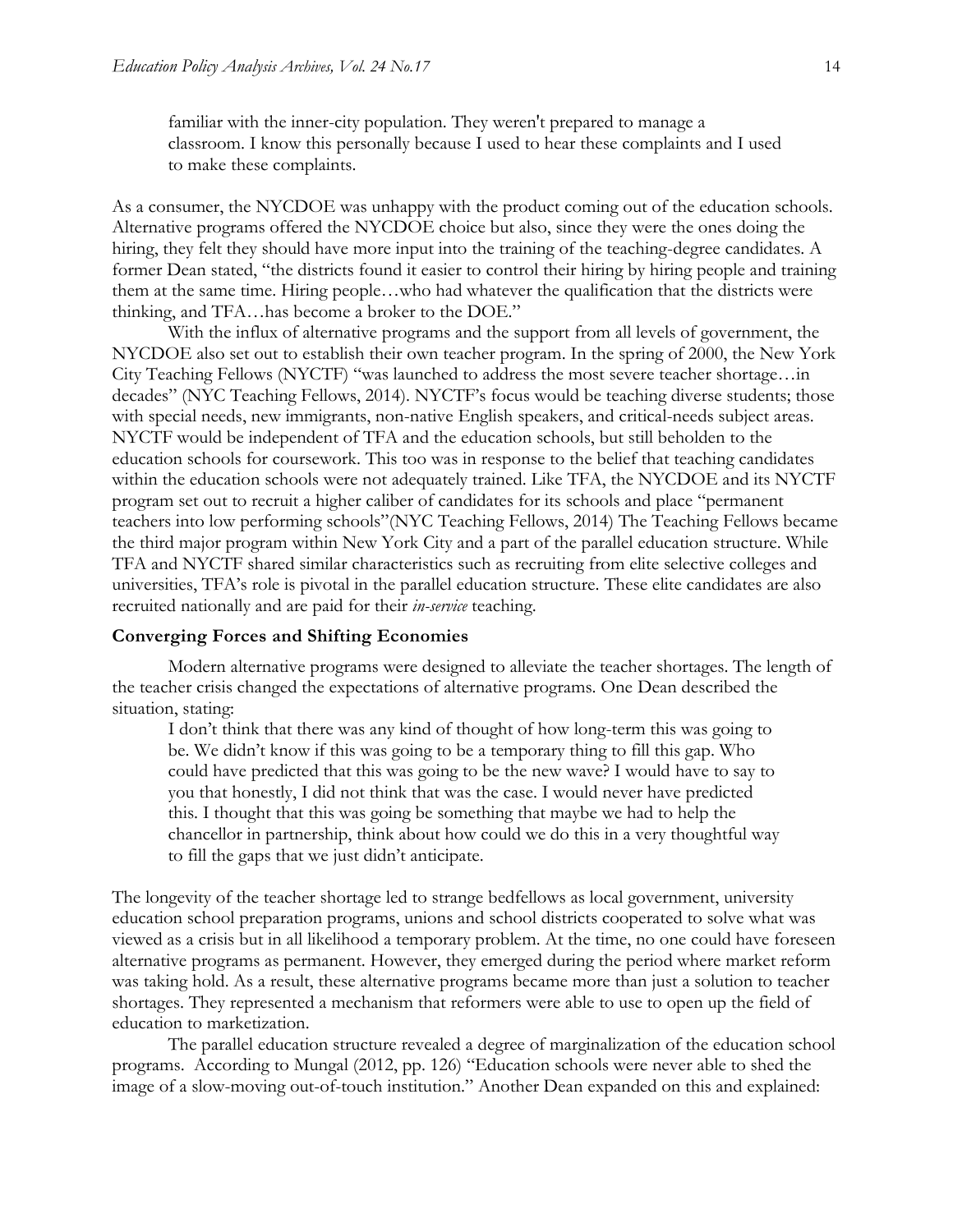The problem is that schools of education have been branded as traditional and therefore whatever they do is traditional and traditional is bad [as] opposed to the reformers who cast themselves as first of all—reformers and innovators and alternative.

The emergence of the parallel education structure can be attributed, in no small part to the inequalities and ideological differences between the education schools and the alternative programs, and also the tensions between the NYCDOE and the education schools. One assistant Dean described the tension between the education school programs and the NYCDOE as the alternative organizations pushed their agenda on the two entities. She explained:

Right from the outset, they created this adversarial relationship [between] us and [the NYCDOE] who said, "Other colleges are doing it our way." We said, "if you want a true collaboration, you should listen to us and we have certain issues of integrity about our program.

Other faculty went on to criticize the admission process of the NYCDOE and TFA. One program director reported that TFA pushed their program to accept potential candidates that would not have met the education school criteria for admissions but were pushed to accept them due to their elite status (Mungal, 2012).

The marginalization of the education schools by the NYCDOE revealed another facet of the parallel education structure; that of choice and competition as represented by TFA. Disenchantment with the education schools and an adversarial relationship prompted the NYCDOE to grant greater accessibility to TFA. Interviewees explained that teaching-degree candidates from the education schools were marginalized in terms of funding and job opportunities as the partnerships between TFA and the NYCDOE guaranteed teaching positions for the candidates in the alternative programs. TFA received public funding from the NYCDOE as well as guaranteeing many student placements within the public schools [\(Hernandez, 2009\)](#page-21-19). Though critical of the education schools, the amount of teachers required for public schools is far greater than those produced by the TFA. As a result, the education schools still were needed to produce a great number of teachers, but competition from TFA's elite candidates offered the NYCDOE an alternative choice. As the ideological stances and tensions between TFA, the NYCDOE, and the education schools grew, the growing gap led to the emergence of the Relay Graduate School of Education.

#### **Charter Schools and Choice**

Under Bloomberg and Klein the number of charter schools increased dramatically. However, this was at the expense of the closing of failing local conventional public schools. These charter schools offered urban families choice of schools. The choice came with caveats that did not guarantee acceptance. One faculty member explained the growth of the charter schools:

As the public becomes dissatisfied… the charter school movement is certainly going to increase. It that a good movement? Or is it that there are schools within the charter schools movement, because of having more freedom in certain ways to do certain things, I mean does it matter? There are still some very good charter schools. I think some of them are getting better and there are probably some charter schools that are not good. But that's true with alternative versus traditional and all schooling.

Interestingly this faculty member expressed a concern that has been taken up by many educational researchers—that being alternative or a charter school does not instantly make the system any better. The public dissatisfaction with local schools, accompanied by media, political and philanthropic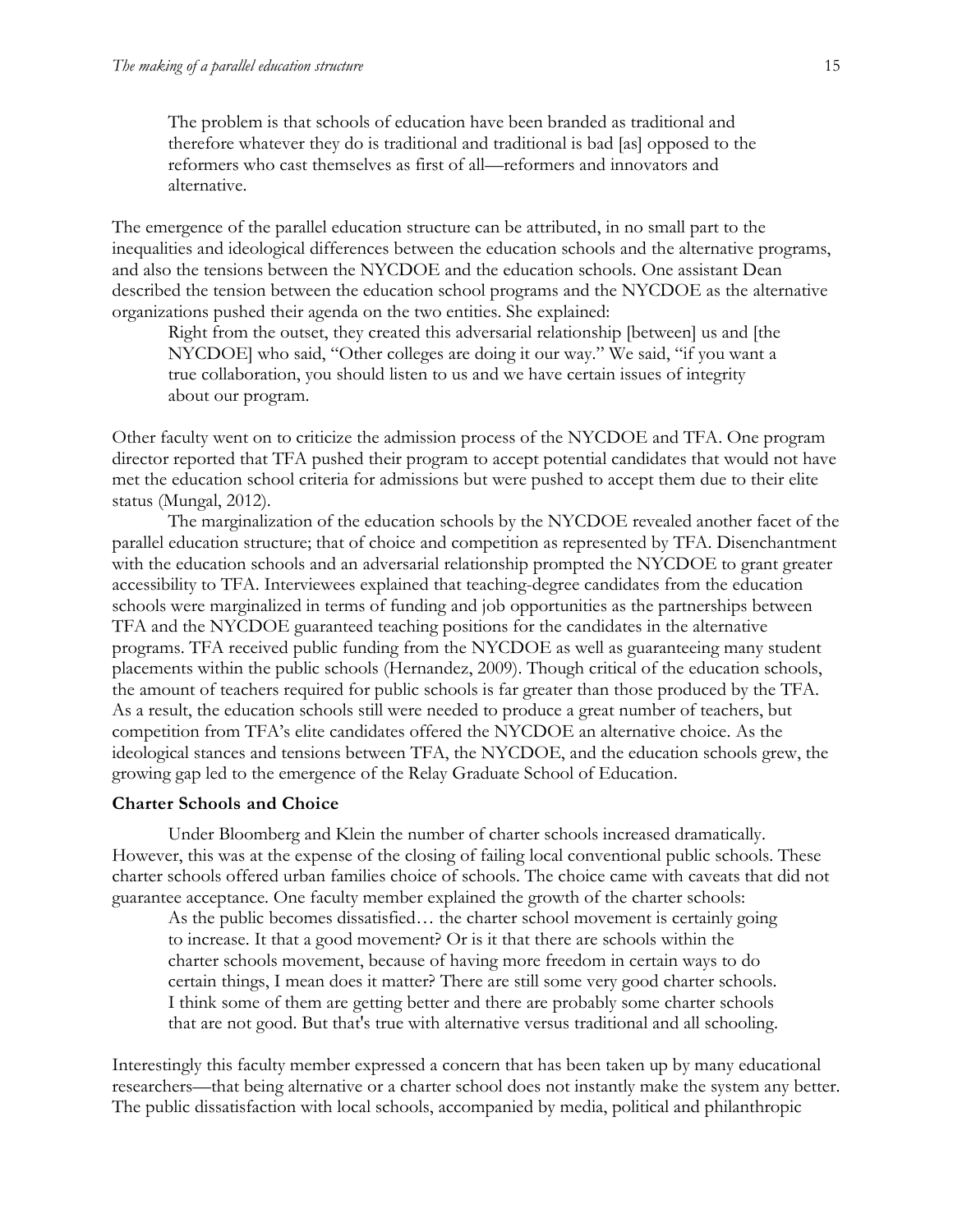support for charter schools, established them as a perceived solution to local public schools that were seen as failing minority groups.

#### **Prescriptive and Differentiated Models of Delivery**

The parallel education structure can also be distinguished by the methods in which the teaching-degree candidates are trained to deliver lessons. Education schools utilize a number of teaching methods to connect with the diverse learners within the classroom. Education schools recognize that students learn at different levels and stages and support differentiated learning methods that can address learning differences between students [\(Teaching Methods, 2015;](#page-24-13) [Tomlinson, 2014\)](#page-24-14). TFA on the other hand, incorporates a method that is more prescriptive. The type of training that the teacher receives distinguishes the type of delivery. One Dean described this type of TFA teacher; "They're looking for teaching technicians. They're also looking for people who are willing to execute curriculum that has been prepared by somebody else." Even before Relay had been established, a number of interviewees noted TFA's training model was prescriptive. This prescriptive model of instruction is highly scripted and is referred to at Relay as the *Everybody Engaged* class [\(Kronholz, 2012\)](#page-21-11). The model presents a series of scripted commands, suggestions for gestures, narratives and questions. TFA/Relay candidates would move down the list of instructions as a delivery method. Kronholz went on to describe the observed behavior of Relay teaching-degree candidates who were participating in the summer institute. Quoting David Steiner:

Relay students "model" the kind of behavior they hope to see in their own classrooms, so their hands fly up at questions, they rush to stack chairs and pass out papers, they snap their fingers or waggle their hands to show approval. Relay's scripts do the same kind of modeling by showing students how to effectively use their limited class time (Kronholz, 2012, p. 5).

Critics responded that this model did not address the students who learned at different levels and would benefit from differentiated instruction methods. The different methods of delivery would be one more element that frames the parallel education structure.

### **Discussion**

The parallel education structure came about as the result of a teacher shortage, a forced partnership between alternative and university-based teacher preparation programs, coupled with an ideological shift toward a free market economy that sought to increase privatization of education, healthcare and the military (Engel, 2000; Labaree, 1997). For education, market ideology meant calls for greater accountability in the form of testing, teacher quality, and the opening of education to competition [\(Harvey, 2005;](#page-20-16) [Hursh, 2008;](#page-21-9) [Schray, 2008\)](#page-23-13). The parallel structure of public education consists of Pathway-1—non-chartered conventional local schools and the New York City Department of Education; and Pathway-2—Teach For America, Relay Graduate School, and charter schools. The first pathway places teaching-degree candidates from the university-based programs as well as candidates from the NYCDOE sanctioned NYCTF into the non-charter conventional public schools. The other pathway focuses on TFA's strongest component—recruitment. Relay then provides the teacher preparation for TFA candidates who are placed within the public charter school networks, which are already partnered with the NYCDOE. As TFA withdrew from the forced partnership with the education schools, Relay was establishing itself as an independent graduate school of education. With TFA focusing specifically on recruiting, Relay would now focus on the preparation of teaching-degree candidates specifically for the charter schools.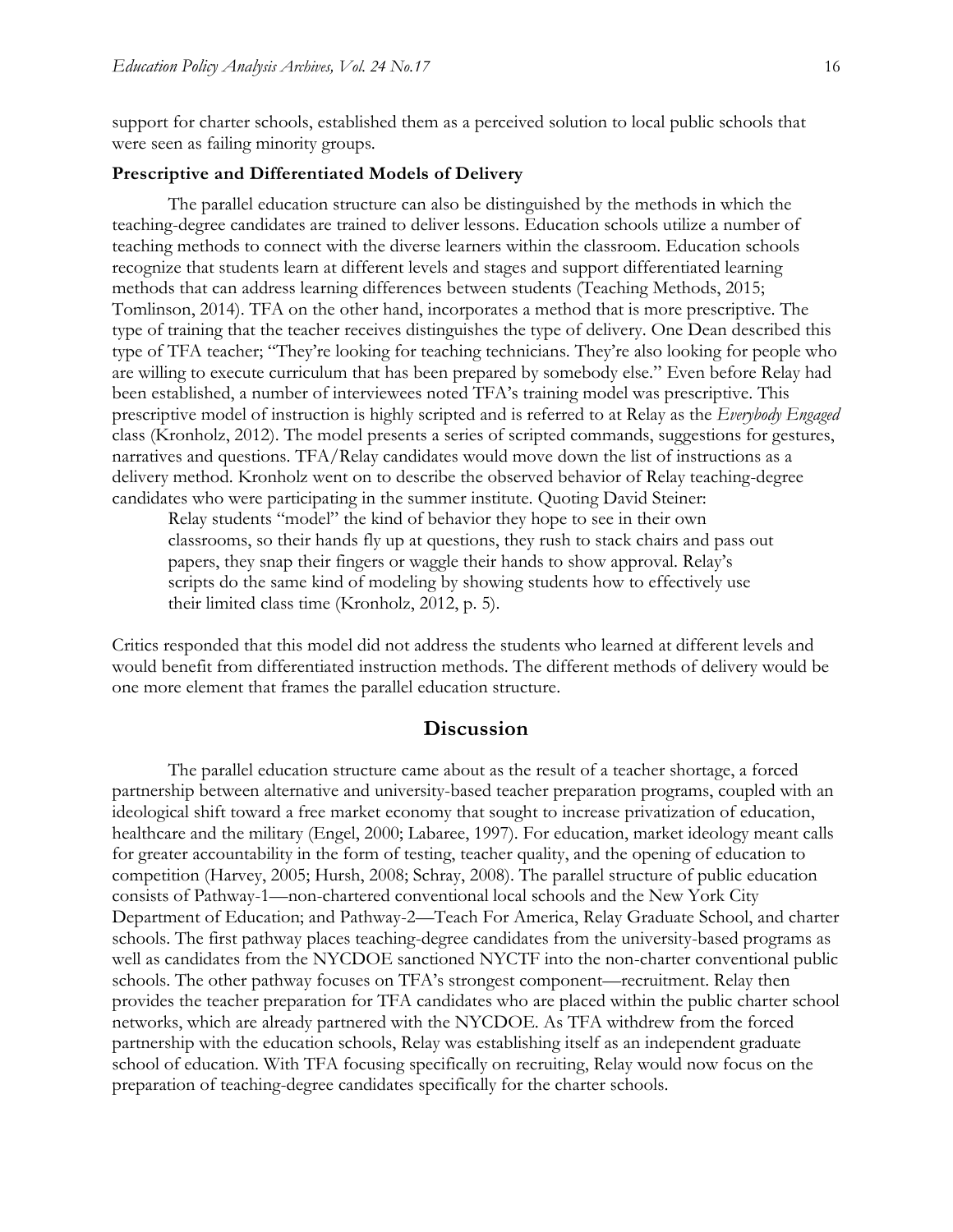Currently there are 205 charter schools in New York City [\(New York City Charter School](#page-22-13)  [Center, 2015a\)](#page-22-13). Uncommon Schools has 21 charter schools [\(Uncommon Schools, 2014\)](#page-24-15). Achievement First has 17 charter schools [\(Achievement First, 2014\)](#page-18-5) and KIPP manages 10 schools [\(KIPP NYC, 2014\)](#page-21-20). It is important to note that the co-founders and a number of the trustees of Relay also hold leadership roles within various charter school networks. Table 4 shows the relationship between key actors and Relay [\(Relay Graduate School of Education, 2014\)](#page-23-14).

Table 4

| Relationship between charter school network founders and Relay |                                                                              |                                        |  |
|----------------------------------------------------------------|------------------------------------------------------------------------------|----------------------------------------|--|
| Name                                                           | Relationship with charter schools                                            | Relationship with Relay                |  |
| Norman Atkins<br>David Levin<br>Dacia Toll                     | Founder-Uncommon Schools<br>Founder-KIPP NYC<br>Co-founder Achievement First | President<br>Superintendent<br>Founder |  |

These charter schools' founders are also listed as founders of Relay while a number of the TFA donors also support Relay [\(Relay Graduate School of Education, 2015c\)](#page-23-15). This has become a closed system where recruitment, training, and placement are done by a select group of organizations that have utilized public and private funds for charter schools.

#### **More than a New York City Phenomenon**

There is evidence that the parallel education structure is making inroads across the nation. It has expanded into seven other states in the span of three years. Relay GSE is set up in New York City; Newark, New Jersey; New Orleans, Louisiana, Chicago, Illinois, Philadelphia/ Camden, Pennsylvania, Memphis, Tennessee, and most recently, Houston, Texas. Table 5 shows the potential for growth of parallel education structures from the number of TFA programs and charter schools across the U.S. [\(Achievement First, 2015;](#page-18-6) [KIPP Foundation, 2015;](#page-21-21) [Relay Graduate School of](#page-23-16)  [Education, 2015a;](#page-23-16) [The Center for Education Reform, 2014;](#page-24-16) [Uncommon Schools, 2015\)](#page-24-17).

| Growth potential for TFA and Relay                                                                          |                                                                               |                                                      |                                                                  |                                           |  |
|-------------------------------------------------------------------------------------------------------------|-------------------------------------------------------------------------------|------------------------------------------------------|------------------------------------------------------------------|-------------------------------------------|--|
| Organization                                                                                                | Founder                                                                       | Current Schools                                      | City/ States                                                     | Other information                         |  |
| Achievement First<br><b>KIPP</b><br>Uncommon Schools<br>Teach For America<br>Relay<br>Charter School (2012) | Dacia Toll<br>David Levin<br>Norman Atkins<br>Wendy Kopp<br>Toll/Levin/Atkins | 29<br>162<br>41<br>60 programs<br>7 campuses<br>6004 | 5/3<br>$20 + DC$<br>3<br>$35 +$ states<br>5/5<br>42 States $+DC$ | 26 regions<br>6 regions<br>$48 +$ regions |  |

Table 5

There is already evidence that other charter school networks have partnered with Relay. These newer charter school networks include Chicago's Noble Network of Charter Schools, Camden's and Philadelphia's Mastery Charter Schools and Memphis' Yes Prep [\(Relay Graduate](#page-23-17)  [School of Education, 2015b\)](#page-23-17). In Houston, there is evidence that KIPP and YES Prep have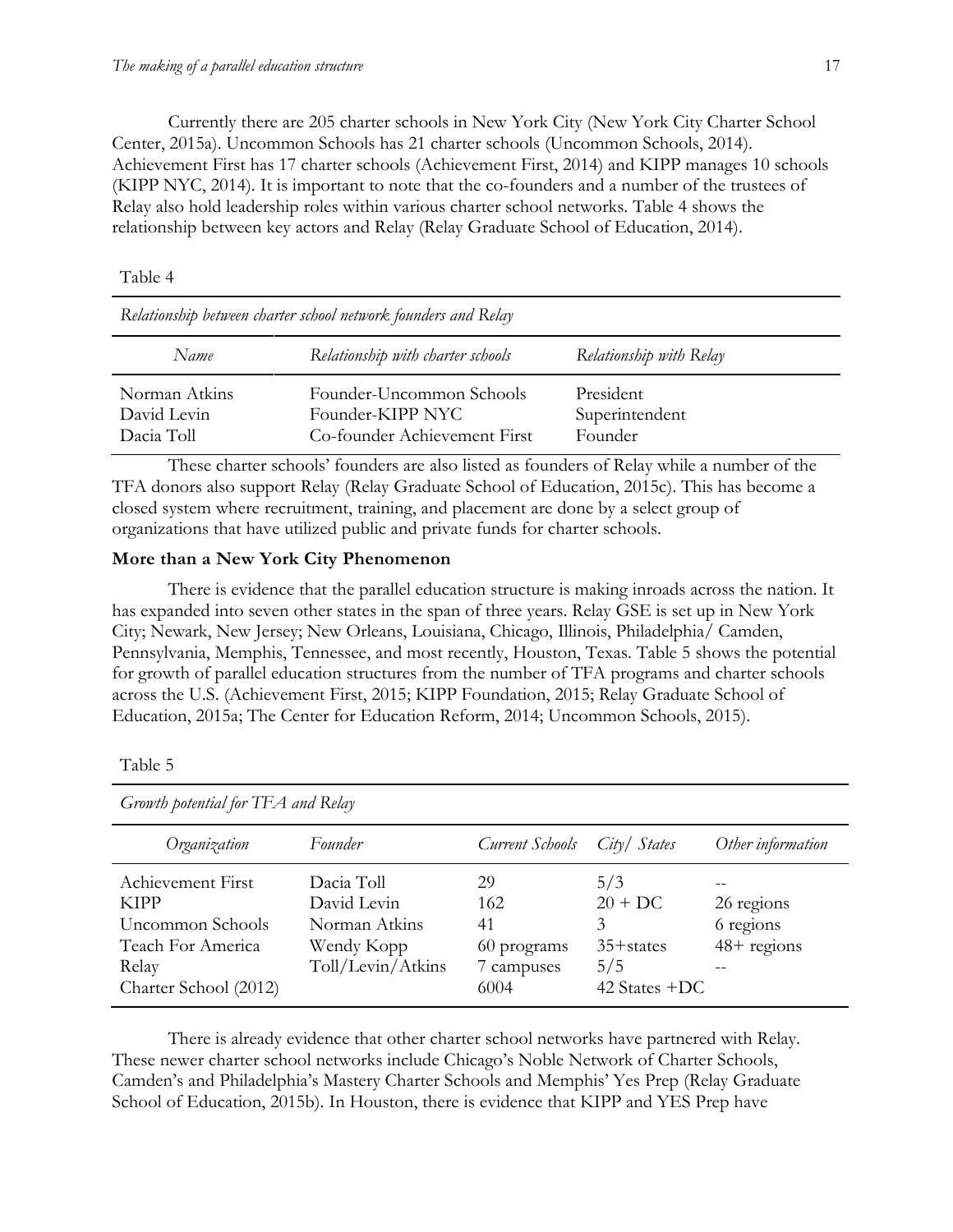connections to Relay GSE [\("TFA Houston Alumini Community," 2014\)](#page-24-18). In Louisiana, Relay is linked to the charter school network, New Orleans College Preparatory Academies and TNTP with TeachNOLA [\(Dreilinger, 2013;](#page-20-17) [Hasten, 2014\)](#page-20-18). TFA is a primary recruiter for Relay GSE and will have approximately 60 programs in 48 urban and rural regions in 35 states and D.C. by 2016 [\(Bentsen IV & Simons, 2014;](#page-19-15) [Teach For America Inc., 2014\)](#page-23-18). These 60 programs also offer an established market of recruited teachers for potential Relay campuses.

#### **Diversity in a Parallel Education Structure**

One concern with the parallel education structure and TFA in general has been their demographic diversity. One of the original objectives of alternative programs was to diversify the teaching pool by drawing men, minorities, career changers, and specialists into the profession [\(Feistritzer & Haar, 2008;](#page-20-19) [Humphrey & Wechsler, 2007\)](#page-21-8). The decline in the diversity of classroom teachers over the past ten years was hastened by the election of Mayor Bloomberg and New York state 2003 requirements that all public school teachers be certified. Since then, the number of Black teachers has dropped to 13% in 2007 from 27% in 2002 [\(Green, 2008\)](#page-20-20). A study by Boyd, Lankford, Loeb, Rockoff and Wyckoff [\(2008\)](#page-19-16) reported:

In New York City elementary schools in 2000, nonwhite students were 40 percent more likely to have a teacher who was not certified in any of the courses she taught and 40 percent more likely to have a teacher with no prior experience. [\(p. 2\)](#page-19-16)

Green (2008) noted that before 2003, 60% of new teachers were uncertified, and 15% of the overall teachers were not certified. The underlying and unsaid message was that a majority of the uncertified teachers were minorities. With the enactment of state certification requirements the number of teachers of color drastically dropped while at the same time the number of students of Black, Latino and Asian background grew [\(NYC's disappearing Black/ Latino public school teachers, 2006\)](#page-23-19). During the tenure of former New York City Chancellor Joel Klein and Mayor Bloomberg, the hiring of Black teachers has declined by 50%. Teach for America has made claims of addressing issues of diversity but their recruitment data indicate there are still relatively smaller groups of visible minorities.

While tracing the emergence of the parallel education structure, I have also connected how market forces have brought about this parallel education structure that places two pathways under the NYCDOE. One pathway takes elite students from elite schools and trains them in alternative teacher preparation programs such as TFA. Depending on the mission statement of the alternative program, TFA then took these elite teaching-degree candidates and placed them within another elite system that of the charter school networks. These networks tend to be receive funding from school districts using public money, philanthropic organizations, private interest, businesses, and so on. The other pathway would rely on teaching-degree candidates from the university-based education schools to fill positions into the conventional non-charter public schools.

As noted earlier, NYCDOE believed that the education schools were not preparing the types of teachers needed in urban schools. Marketization would suggest that the NYCDOE is a consumer that demands a product that the education school provider is not producing. Instead, alternative programs and specifically TFA responded by asserting that they were providing the skillset that the NYCDOE demands. These charter schools further marginalized the education schools by demanding a specific type of prescriptive teaching methods for students that ignores the differentiated learning that is so relevant within education schools.

TFA's influence has spread beyond the classrooms, to teachers, school districts, universities, preparation programs, and government policies. The influence has been subtle, as the process did not happen instantly. TFA has both positive and negative impact in the classrooms. It has pulled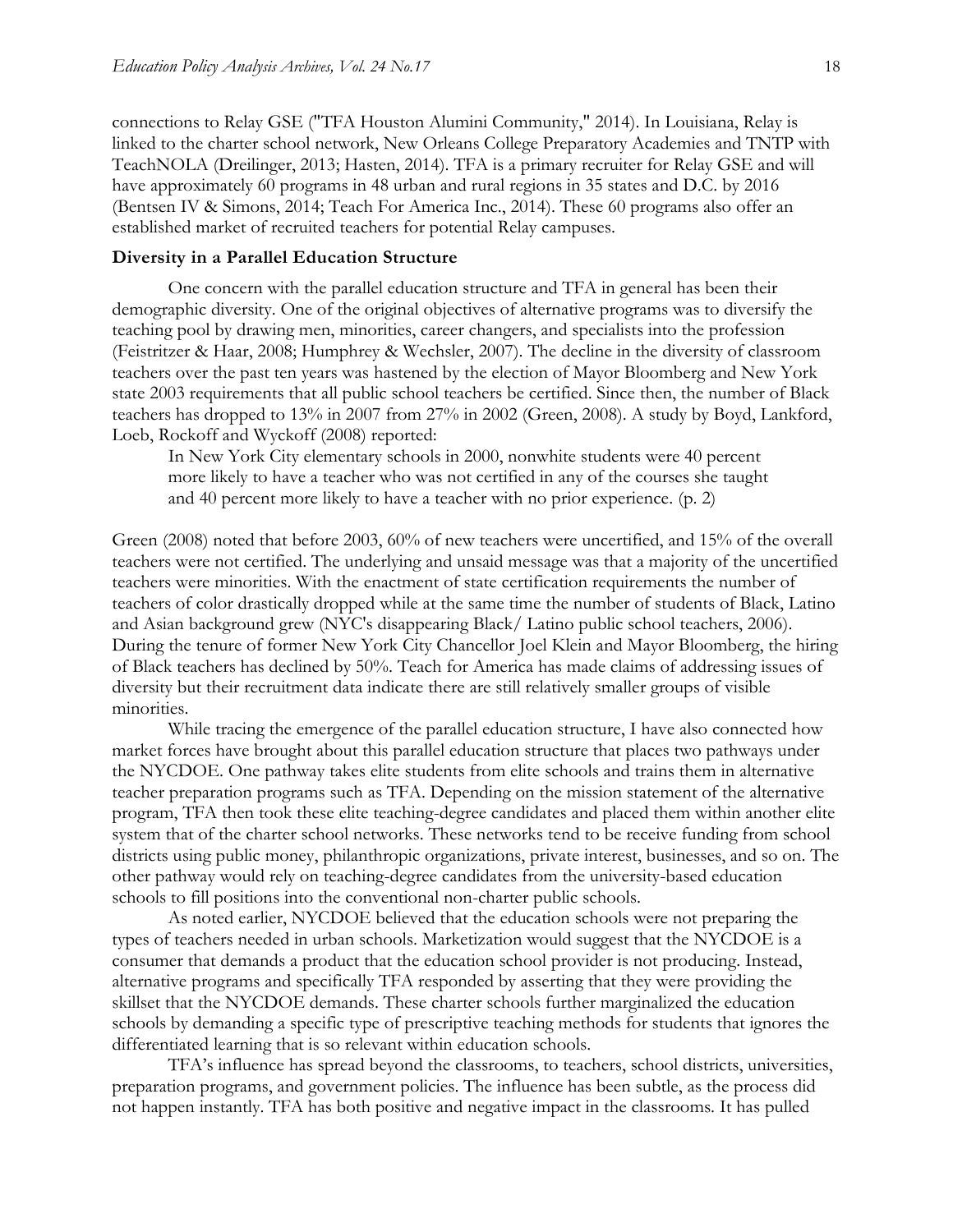elite graduates into teaching that would never have considered teaching. Demographically the alternative candidates did not reflect the make-up of the schools or communities where they worked. TFA candidates over time, created some friction within their schools. One interviewee reported that early in the partnership, principals viewed TFA candidates positively. However over time, the short commitment and constant turnover of alternative candidates proved to be more detrimental to the classroom, school and community.

#### **Future Research**

The parallel education structure offers a number of opportunities for future research. Researching the success of students under both systems could prove challenging as the charter schools focus on high-needs areas. There are also opportunities to explore expulsion rates for the charter schools. Research should be done on the teachers within the charter schools to understand whether recruiting from elite programs results in student success. Along with this would be to track length of teacher commitment to the classroom and whether they remain after their two-to-three year commitment. Education schools could benefit from closer examination of recruiting practices of Teach For America. Another strand of research may look at the connection between charter schools, their faculty and the community compared to that of local conventional public schools. With the reauthorization of NCLB as *The Every Student Succeeds Act* (2015) and the increase of government support of alternative teacher routes and charters schools, it will be important to track how this support will unfold within school districts.

Market ideologies such as competition, choice, deregulation and accountability created an environment where organizations such as Teach For America, Relay and charter schools were allowed to flourish. It has only been four years since the parallel education structure emerged in New York City. It is worth a constant vigil to see what occurs and whether the prescriptive delivery can be successful. It is also worthwhile to track the growth of the parallel structure to find out whether it can survive or whether there will be a tipping point.

#### **References**

- <span id="page-18-5"></span>Achievement First. (2014). Achievement First New York Schools. Retrieved July 23, 2014, from <http://www.achievementfirst.org/schools/new-york-schools/>
- <span id="page-18-6"></span>Achievement First. (2015). Network Overview. Retrieved March 02, 2015, from <http://www.achievementfirst.org/schools/network-overview/>
- <span id="page-18-2"></span>Apple, M. W. (2006). Markets, standards, teaching and teacher education. In D. Hartley & M. Whitehead (Eds.), *Teacher Education: Major Themes in Education* (Vol. V- Globalisation, Standards and Teacher Education, pp. 17-38). New York, NY: Routledge.
- <span id="page-18-0"></span>Apple, M. W. (2007). Ideological success, education failure? On the politics of *No Child Left Behind*. *Journal of teacher education, 58*(2), 108-116. http://dx.doi.org/10.1177/0022487106297844
- <span id="page-18-1"></span>Ballou, D., Brewer, D. J., Finn, C. E., Goldhaber, D. D., Hicoko, E. W., Kanstoroom, M., . . . Podgursky, M. (1999). Teacher training and licensure: A layman's guide *Better Teachers, Better Schools*. Washington, D.C.: Thomas B. Fordham Institute.
- <span id="page-18-3"></span>Bartlett, L., Frederick, M., Gulbrandsen, T., & Murillo, E. (2002). The marketization of education: Public schools for private ends. *Anthropology & Education Quarterly, 33*(1), 5-29. http://dx.doi.org/10.1525/aeq.2002.33.1.5
- <span id="page-18-4"></span>Batdorff, M., Maloney, L., May, J. F., Speakman, S. T., Wolf, P. J., & Cheng, A. (2014). Charter School Funding: Inequity Expands (D. o. E. Reform, Trans.) *School Choice Demonstration Project* (pp. 47). Fayetteville, AR: University of Arkansas.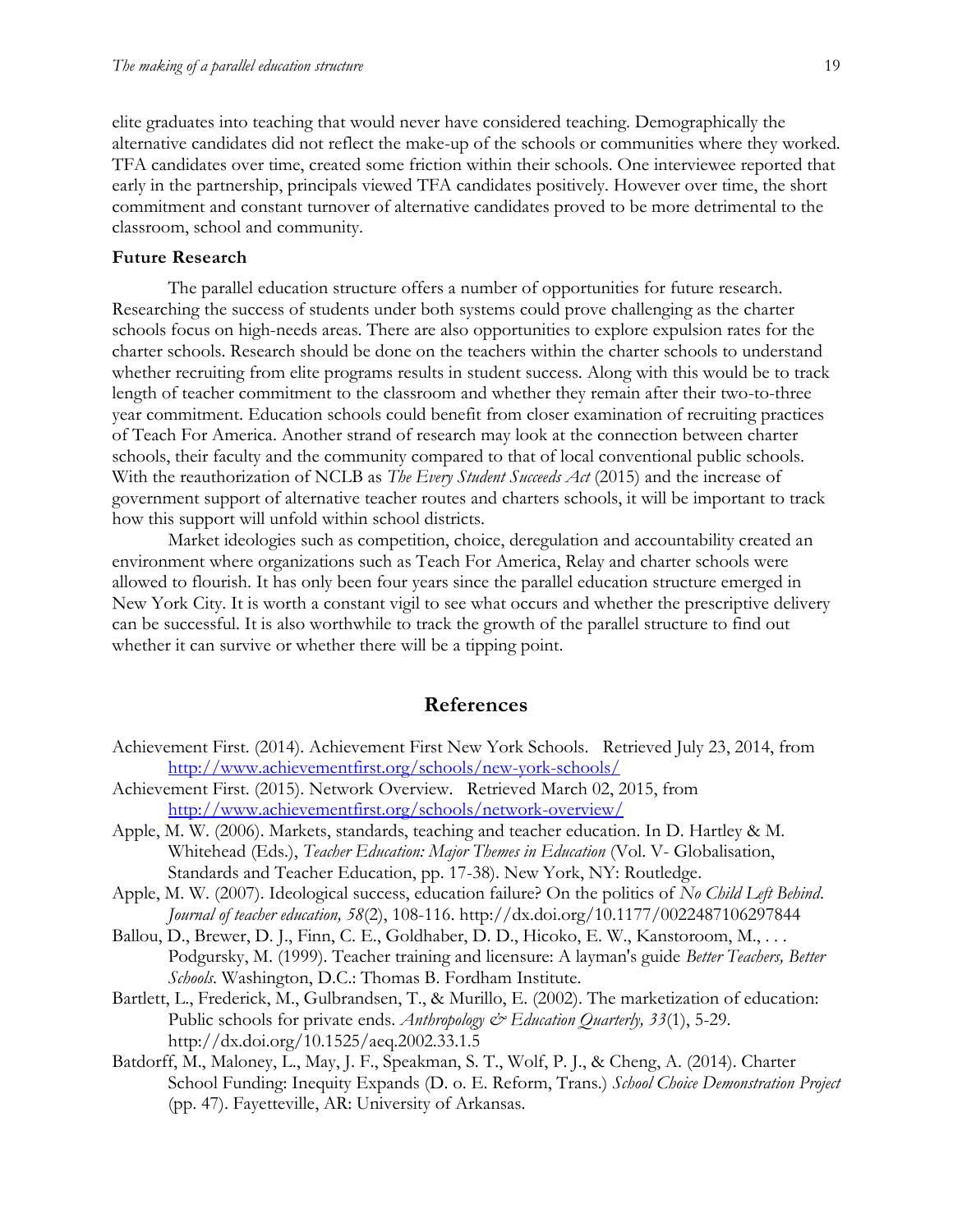- <span id="page-19-15"></span>Bentsen IV, L., & Simons, M. (2014). Lessons from Teach For America. Retrieved November 4, 2014, from<http://www.ncpa.org/pdfs/ib147.pdf>
- <span id="page-19-3"></span>Berliner, D. C. (2005). The near impossibility of testing teacher quality. *Journal of teacher education, 56*, 205-213. http://dx.doi.org/10.1177/0022487105275904
- <span id="page-19-14"></span>Bill & Melinda Gates Foundation. (2014). KIPP announces over \$60 million in new funding for future growth in Houston. Retrieved March 29, 2014, from [http://www.gatesfoundation.org/Media-Center/Press-Releases/2007/03/KIPP-](http://www.gatesfoundation.org/Media-Center/Press-Releases/2007/03/KIPP-Announces-Over-$60-Million-in-New-Funding-for-Future-Growth-in-Houston)[Announces-Over-\\$60-Million-in-New-Funding-for-Future-Growth-in-Houston](http://www.gatesfoundation.org/Media-Center/Press-Releases/2007/03/KIPP-Announces-Over-$60-Million-in-New-Funding-for-Future-Growth-in-Houston)
- <span id="page-19-16"></span>Boyd, D., Lankford, R. H., Loeb, S., Rockoff, J., & Wyckoff, J. (2008). The narrowing gap in New York City teacher qualification and its implications for student achievement in high-poverty schools from [http://www.teacherpolicyresearch.org](http://www.teacherpolicyresearch.org/) [http://www.teacherpolicyresearch.org/portals/1/pdfs/NYCTeacherSortingPaper Final](http://www.teacherpolicyresearch.org/portals/1/pdfs/NYCTeacherSortingPaper%20Final%20JPAM.pdf)  [JPAM.pdf](http://www.teacherpolicyresearch.org/portals/1/pdfs/NYCTeacherSortingPaper%20Final%20JPAM.pdf)
- <span id="page-19-4"></span>Brewer, T. M. (2006). Teacher preparation solutions: Rumbling for quality just won't do. *Studies in Art Education, 47*(3), 269-285.
- <span id="page-19-6"></span>Burch, P. (2009). *Hidden Markets: The New Education Privatization*. New York, NY: Routledge.
- <span id="page-19-11"></span>Carey, K. (2009). "Teacher U": A model in employer-led education. *The Chronicle of Higher Education*. <http://chronicle.com/article/Teacher-U-A-New-Model-in/49442/>
- <span id="page-19-13"></span>Chapman, B., & Lestch, C. (2013, July 14). Money for charter schools balloon during Mayor Bloomberg's tenure, *New York Daily News*. Retrieved from <http://www.nydailynews.com/new-york/charter-school-funding-balloons-article-1.1398190>
- <span id="page-19-5"></span>Chubb, J. E., & Moe, T. M. (1990). *Politics, markets, and america's schools*. Washington, D.C.: The Brookings Institute.
- <span id="page-19-12"></span>City of New York. (2003, 30 October). Mayor Michael R. Bloomberg and Schools Chancellor Joel Klein Accounce Plans to create 50 New Charter Schools Throughout all Five Boroughs. from [http://www1.nyc.gov/office-of-the-mayor/news/312-03/mayor-michael-bloomberg](http://www1.nyc.gov/office-of-the-mayor/news/312-03/mayor-michael-bloomberg-schools-chancellor-joel-i-klein-plans-create-50-new)[schools-chancellor-joel-i-klein-plans-create-50-new](http://www1.nyc.gov/office-of-the-mayor/news/312-03/mayor-michael-bloomberg-schools-chancellor-joel-i-klein-plans-create-50-new)
- <span id="page-19-1"></span>Cochran-Smith, M., & Fries, K. (2005). Researching Teacher Education in Changing Times: Politics and Paradigms. In M. Cochran-Smith & K. Zeichner (Eds.), *Studying Teacher Education: The Report of the AERA Panel on Research and Teacher Education* (pp. 69-109). Mahwah, NJ: Lawrence Erlbaum.
- <span id="page-19-8"></span>Cochran-Smith, M., Villegas, A. M., Abrams, L., Chavez-Moreno, L., Mills, T., & Stern, R. (2015). Critiquing Teacher Preparation Research An Overview of the Field, Part II. *Journal of Teacher Education, 66*(2), 109-121. http://dx.doi.org/10.1177/0022487114558268
- <span id="page-19-2"></span>Conant, J. (1963). *The Education of American Teachers*. New York, NY: McGraw-Hill.
- <span id="page-19-9"></span>Constantine, J., Player, D., Silva, t., Hallgren, K., Grider, M., & Deke, J. (2009). An Evaluation of Teachers Trained Through Different Routes to Certification, Final Report (NCEE 2009- 4043). Washington, D.C.: National Center for Education Evaluation and Regional Assistance, Institution of Education Sciences, U.S. Department of Education.
- <span id="page-19-0"></span>Darder, A. (2015). Foreword: Pointing the Way toward a More Socially Just World. In K. M. Sturges (Ed.), *Neoliberaling Educational Reform: America's Quest for Profitable Market- Colonies and the Undoing of Public Good* (Vol. 45). Rotterdam, The Netherlands: Sense Publishers.
- <span id="page-19-10"></span>Darling-Hammond, L., & Bransford, J. (Eds.). (2005). *Preparing Teachers for a Changing World: What Teachers Should Learn and Be Able To Do*. San Francisco: Wiley.
- <span id="page-19-7"></span>Darling-Hammond, L., Holtzman, D. J., Gatlin, S. J., & Hellig, J. V. (2005). *Does teacher preparation matter? Evidence about teacher certification, Teach for America, and teacher effectiveness*. Paper presented at the AERA Conference. http://dx.doi.org/10.14507/epaa.v13n42.2005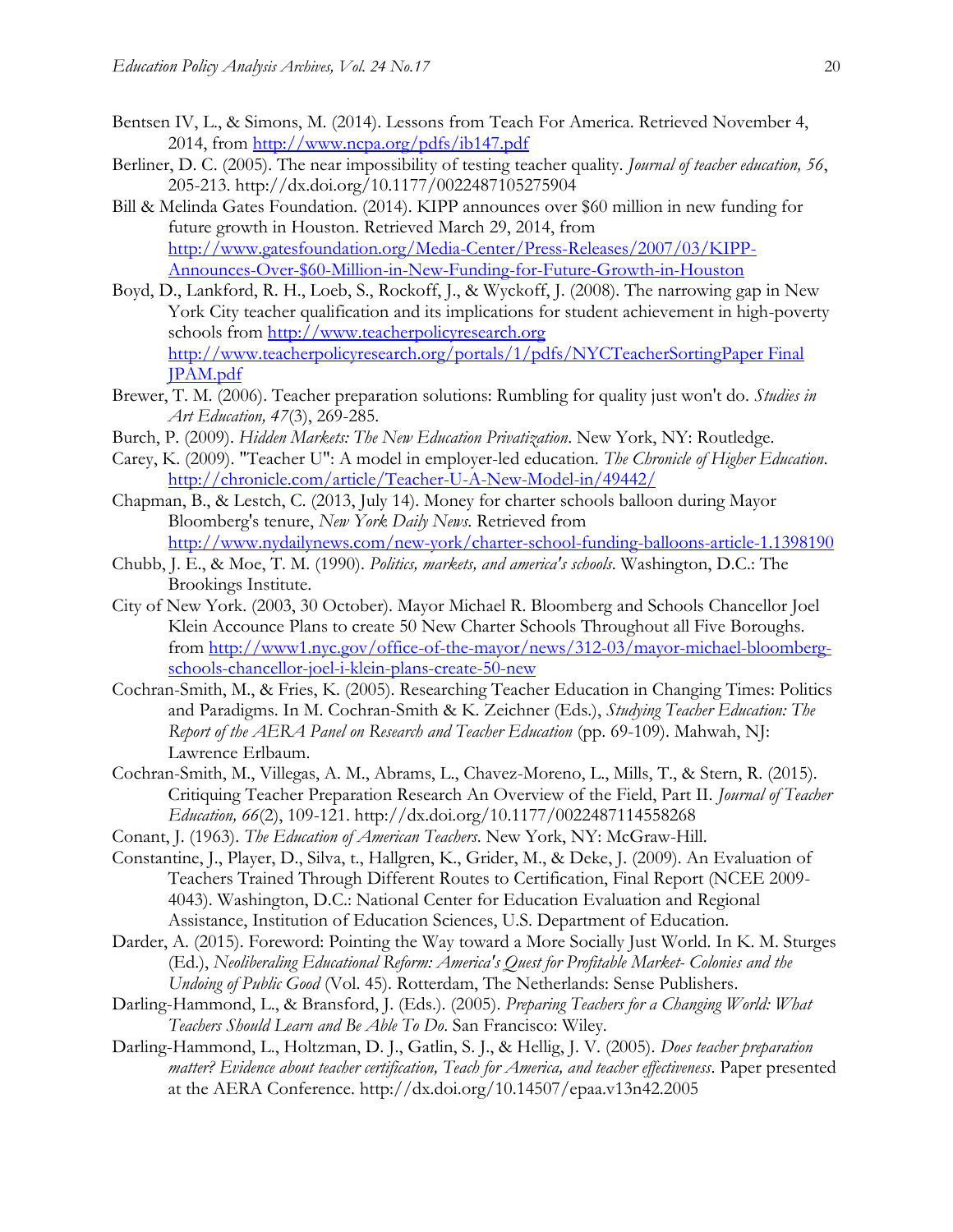- <span id="page-20-3"></span>Darling-Hammond, L., & Youngs, P. (2002). Defining "Highly Qualified Teachers": What does "Scientific-Based Research" actually tell us? *Educational Researcher, 31*(9 (December 2002), 13- 25.
- <span id="page-20-15"></span>DeBray-Pelot, E. H., Lubienski, C. A., & Scott, J. (2006). The institutional landscape of interestgroup politics and school choice. *Peabody Journal of Education*, 1-24.
- <span id="page-20-17"></span>Dreilinger, D. (2013). Charter-affiliated teacher prep program to exand to New Orleans. Retrieved November 1, 2014.
- <span id="page-20-11"></span>Dworkin, A. G. (2005). The No Child Left Behind Act: High-stakes testing, and roles for sociologists. *Sociology of Education, 78*(2 (Apr., 2005)), 170-174. http://dx.doi.org/10.1177/003804070507800205
- <span id="page-20-2"></span>Edwards, D. B., & DeMatthews, D. (2014). Education decentralization in the United States, developing countries, and the World Bank: Historical trends and the impact of globalization. *Education Policy Analysis Archives, 22*(46), 1-39.<http://epaa.asu.edu/ojs/article/view/1256>
- <span id="page-20-8"></span>Engel, M. (2000). *The Struggle for Control of Public Education Market Ideology vs. Democratic Values*. Philadelphia: Temple University Press.
- <span id="page-20-14"></span>Feistritzer, E. C. (2011). Profile of Teachers in the U.S. 2011. Washington, D.C.: National Center for Education Information.
- <span id="page-20-12"></span>Feistritzer, E. C., Griffin, S., & Linnajarvi, A. (2011). Profile of teachers in the U.S. In C. E. Fesitritzer (Ed.), (pp. 88). Washington, D.C.: National Center for Education Information.
- <span id="page-20-19"></span>Feistritzer, E. C., & Haar, C. K. (2008). Overview of research on alternative routes. <http://www.teach-now.org/research.cfm>
- <span id="page-20-0"></span>Fighting about the Teacher Shortage. (2000, August 14). *New York Times*. Retrieved from <http://www.nytimes.com/2000/08/14/opinion/fighting-about-the-teacher-shortage.html>
- <span id="page-20-4"></span>Fraser, J. W. (2007). *Preparing America's teachers: A history*. New York: Teachers College Press.
- <span id="page-20-7"></span>Friedman, M. (1962). *Capitalism and Freedom*. Chicago, IL: University of Chicago Press.
- <span id="page-20-10"></span>Fruchter, N. (2007). *Urban Schools, Public Will: Making education work for all our children*. New York: Teachers College Press.
- <span id="page-20-5"></span>Gallagher, K. S., & Bailey, J. D. (2000). The Politics of Teacher Education Reform: Strategic Philanthropy and Public Policy Making. In K. S. Gallagher & J. D. Bailey (Eds.), *The Politics of Teacher Education Reform: The National Commission on Teaching and America's Future* (pp. 11-24). Thousand Oaks, Ca: Corwin Press. http://dx.doi.org/10.1177/0895904800014001003
- <span id="page-20-13"></span>Glass, G. V. (2008). *Alternative Certification of Teachers*. Tempe: Education Policy Research Unit.
- <span id="page-20-6"></span>Goodnough, A. (2000). Levy offers plan for teaching licensing. *The New York Times*. Retrieved from <http://www.nytimes.com/2000/06/23/nyregion/levy-offers-plan-for-teacher-licensing.html>
- <span id="page-20-20"></span>Green, E. (2008). Fewer Blacks, more Whites are hired as city teachers. Retrieved November 27, from The New York Sun [http://www.nysun.com/new-york/fewer-blacks-more-whites-are](http://www.nysun.com/new-york/fewer-blacks-more-whites-are-hired-as-city/86580/)[hired-as-city/86580/](http://www.nysun.com/new-york/fewer-blacks-more-whites-are-hired-as-city/86580/)
- <span id="page-20-1"></span>Grossman, P., & Loeb, S. (2008). Introduction. In P. Grossman & S. Loeb (Eds.), *Alternative Routes to Teaching: Mapping the New Landscape of Teacher Education* (pp. 1-12). Cambridge, MA: Harvard Education Press
- <span id="page-20-16"></span>Harvey, D. (2005). *A Brief History of Neoliberalism*. Oxford: Oxford University Press.
- <span id="page-20-9"></span>Hassel, B. C., & Sherburne, M. E. (2004). Cultivating Success through Multiple Providers- A New State Strategy for Improving the Quality of Teacher Preparation. In F. M. Hess, A. J. Rotherham & K. Walsh (Eds.), *A Qualified Teacher in Every Classroom? Appraising Old Answers and New Ideas*. Cambridge: Harvard Education Press
- <span id="page-20-18"></span>Hasten, M. (2014). Education majors need more time in classroom. Retrieved November 1, 2014, from [http://www.thetowntalk.com/story/news/local/2014/09/24/education-majors-need](http://www.thetowntalk.com/story/news/local/2014/09/24/education-majors-need-time-classroom/16187811/)[time-classroom/16187811/](http://www.thetowntalk.com/story/news/local/2014/09/24/education-majors-need-time-classroom/16187811/)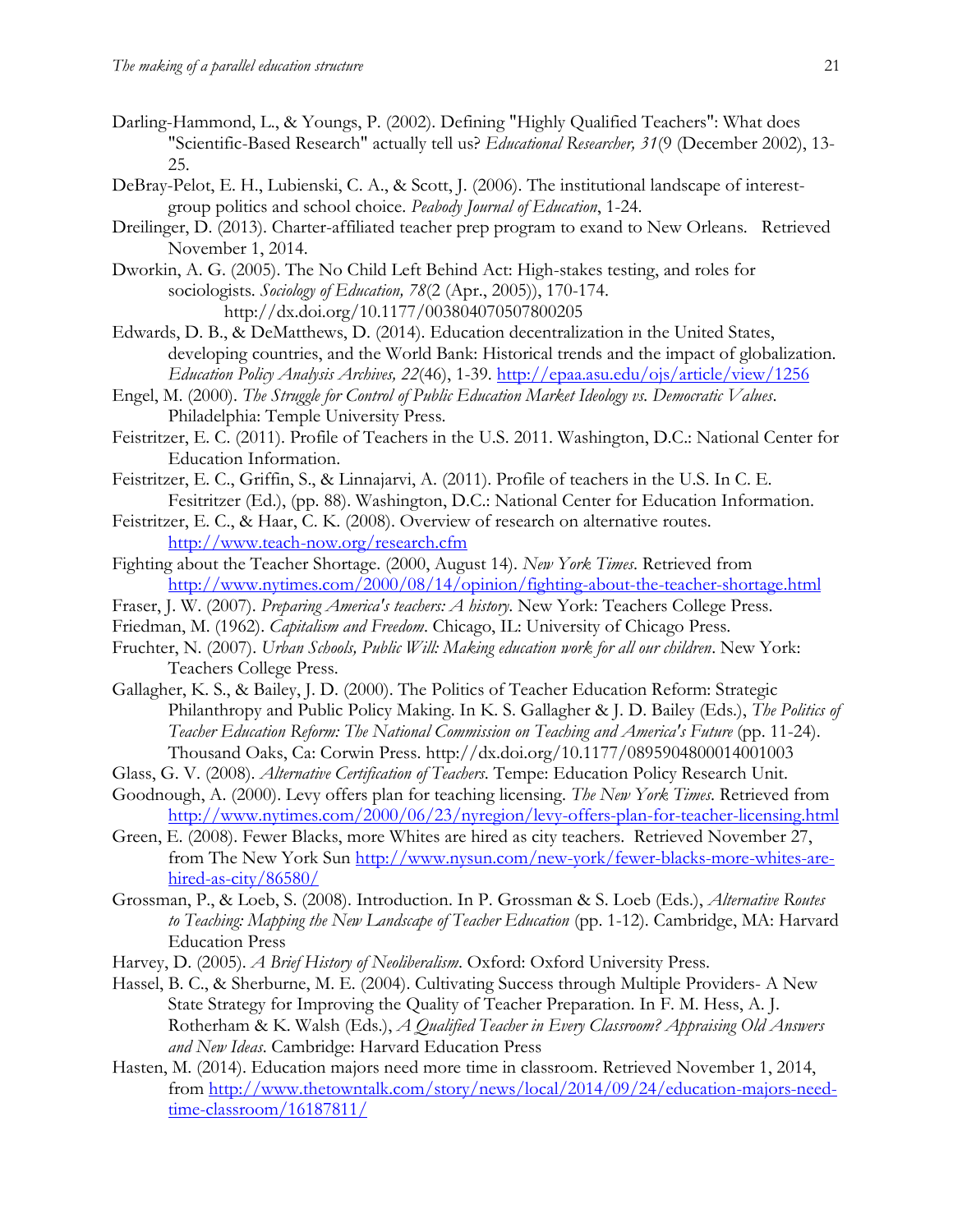- <span id="page-21-13"></span>Herman, J. (2013, October 17). Top 5 Things to Know about Mayoral Control of Schools. *Education.* https:/[/http://www.americanprogress.org/issues/education/news/2013/03/22/57723/top](http://www.americanprogress.org/issues/education/news/2013/03/22/57723/top-5-things-to-know-about-mayoral-control-of-schools/) [-5-things-to-know-about-mayoral-control-of-schools/](http://www.americanprogress.org/issues/education/news/2013/03/22/57723/top-5-things-to-know-about-mayoral-control-of-schools/)
- <span id="page-21-19"></span>Hernandez, J. (2009, May 11). For Many Teachers, a Famously Fertile Market Dries Up Overnight, *New York Times*. Retrieved from

http://www.nytimes.com/2009/05/11/nyregion/11teachers.html? $r=1$ 

- <span id="page-21-3"></span>Hess, F. M. (2001). Tear Down This Wall: The Case for a Radical Overhaul of Teacher Certification *21st Century Schools Project*: Progressive Policy Institute.
- <span id="page-21-16"></span>Hicks, R., Ohle, A., & Valant, J. (2008). A Tale of Two Charter Schools. *Kennedy School Review, 8*, 10- 13.
- <span id="page-21-0"></span>Hinojosa, M. (1999). New York City facing severe teacher shortage. Retrieved October 23, 2015, from [http://www.cnn.com/US/9908/30/teacher.shortage/index.html?\\_s=PM:US](http://www.cnn.com/US/9908/30/teacher.shortage/index.html?_s=PM:US)
- <span id="page-21-8"></span>Humphrey, D. C., & Wechsler, M. E. (2007). Insights into alternative certification: Initial findings from a national study. *Teachers College Record, 109*(3), 483-530.
- <span id="page-21-10"></span>Humphrey, D. C., Wechsler, M. E., & Hough, H. (2008). Characteristics of Effective Alternative teacher certification programs. *Teacher College Record, 110*(1), 1-6.
- <span id="page-21-9"></span>Hursh, D. (2008). *High-Stakes Testing and the Decline of Teaching and Learning: The Real Crisis in Education*. Lanham, MA: Rowman & Littlefield.
- <span id="page-21-1"></span>Hyslop-Margison, E. J., & Sears, A. (2006). *Neo-liberalism, Globalization and Human Capital Learning*. The Netherlands: Springer.
- <span id="page-21-6"></span>Keller, B. (2000, month day). N.Y. Regents open door to alternative route to teaching. *Education Week*.
- <span id="page-21-21"></span>KIPP Foundation. (2015). Contact Us- Contact a KIPP school. Retrieved March 02, 2015, from <http://www.kipp.org/contact>
- <span id="page-21-20"></span>KIPP NYC. (2014). Our Schools. Retrieved Jul 23, 2014, from<http://www.kippnyc.org/schools/>
- <span id="page-21-17"></span>Klein, R. (2013). New York Per-Student Spending Higher Than Anywhere Else in the U.S., Census Bureau finds. Retrieved July 23, 2014, from [http://www.huffingtonpost.com/2013/05/23/new-york-student-spending](http://www.huffingtonpost.com/2013/05/23/new-york-student-spending-census_n_3322237.html)[census\\_n\\_3322237.html](http://www.huffingtonpost.com/2013/05/23/new-york-student-spending-census_n_3322237.html)
- <span id="page-21-14"></span>Knefel, M. (2014). Schools 'Failing' - but for Which Students? *Extra, 27*(6), 6-7.
- <span id="page-21-2"></span>Koerner, J. D. (1963). *The Miseducation of American Teachers*. New York, NY: John Wiley
- <span id="page-21-12"></span>Koros, E. (2015, 2 January). Regaining Contro of Public Education, *U.S. News & World Report*. Retrieved from [http://www.usnews.com/opinion/articles/2015/01/02/under-bloomberg](http://www.usnews.com/opinion/articles/2015/01/02/under-bloomberg-new-york-city-schools-prioritized-choice)[new-york-city-schools-prioritized-choice](http://www.usnews.com/opinion/articles/2015/01/02/under-bloomberg-new-york-city-schools-prioritized-choice)
- <span id="page-21-15"></span>Kravitz, D. (2013, November 18). Is New York's charter-school era waning? *The New Yorker*.
- <span id="page-21-11"></span>Kronholz, J. (2012). A new type of ed school- Linking candidate success to student success. *Education Next, 12*(4), 7. Retrieved from Education Next website: <http://educationnext.org/a-new-type-of-ed-school/>
- <span id="page-21-7"></span>Labaree, D. F. (1997). Public Goods, Private Goods: The American Struggle over Educational Goals. *American Educational Research Journal, 34*(1), 39-81. http://dx.doi.org/10.3102/00028312034001039
- <span id="page-21-18"></span>Leadership for Educational Equity. (2015). Who We Are. Retrieved October 23, 2015, from https://educationalequity.org
- <span id="page-21-4"></span>Levine, A. E. (2006). Educating School Teachers (pp. 1-140). Washington D.C.: The Education Schools Project.
- <span id="page-21-5"></span>Lucas, C. J. (1997). *Teacher Education in America: Reform agendas of the Twenty-First Century*. New York, NY: St. Martin's Press.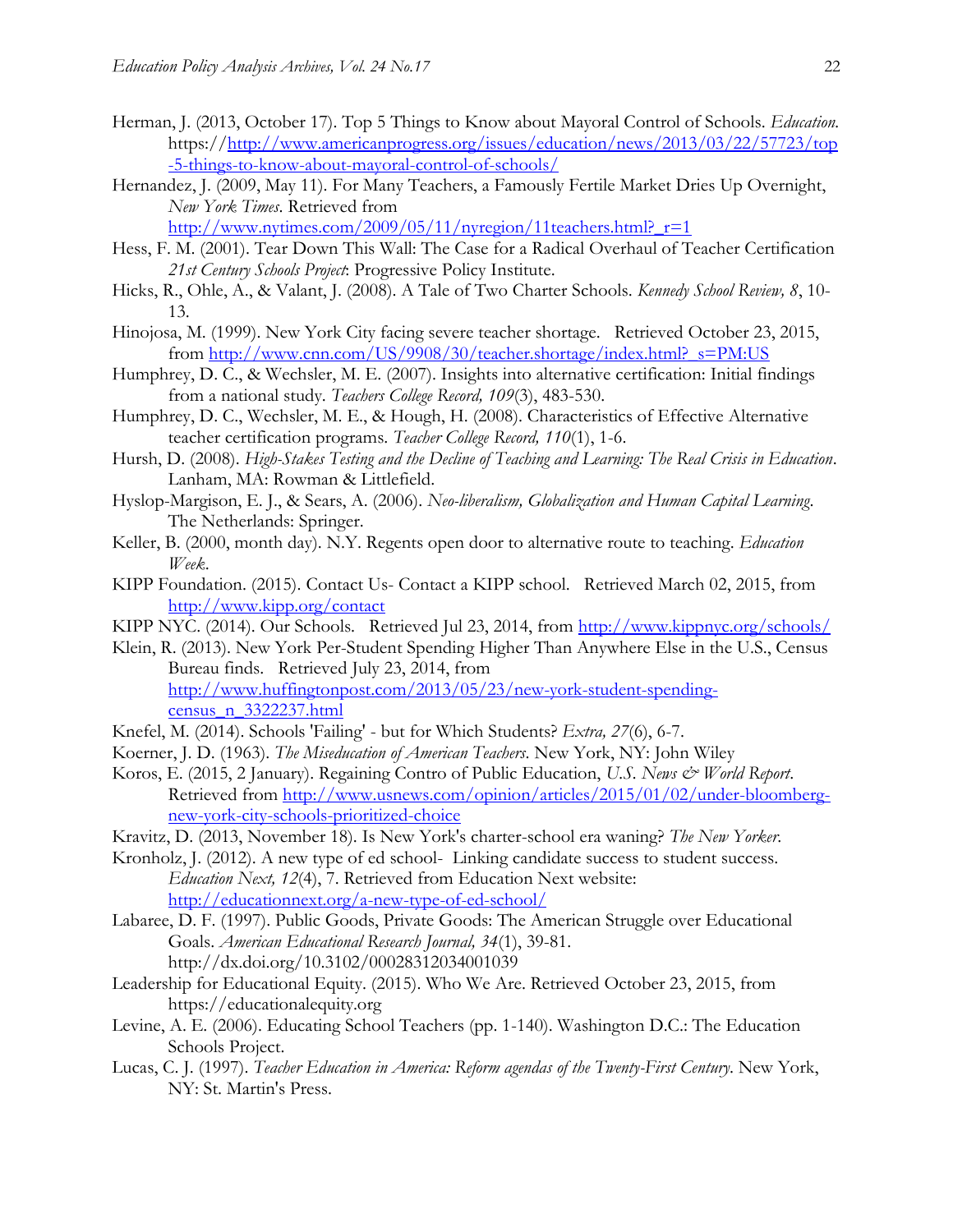- <span id="page-22-6"></span>Mader, J. (2013). Alternative routes to teaching becomes more popular despite lack of evidence. Retrieved 30 March, 2014, from Teachers College [http://hechingerreport.org/content/alternative-routes-to-teaching-become-more-popular](http://hechingerreport.org/content/alternative-routes-to-teaching-become-more-popular-despite-lack-of-evidence_12059/)[despite-lack-of-evidence\\_12059/](http://hechingerreport.org/content/alternative-routes-to-teaching-become-more-popular-despite-lack-of-evidence_12059/)
- <span id="page-22-7"></span>Maxwell, L. A. (2014). U.S. School Enrollment Hits Majority-Minotiry Milestone. *Education Week*. <http://www.edweek.org/ew/articles/2014/08/20/01demographics.h34.html>
- <span id="page-22-2"></span>Middleton, H. (2008). LBJ: Still casting a long shadow. *Prologue,* (40), 36-45. <http://www.archives.gov/publications/prologue/2008/summer/lbj.html>
- <span id="page-22-10"></span>Mooney, J. (2013). Alternative Grad School raises concerns about who's teaching NJ's teachers. *NJSpotlight*. [http://www.njspotlight.com/stories/13/07/09/alternative-grad-school-raises](http://www.njspotlight.com/stories/13/07/09/alternative-grad-school-raises-concerns-about-who-s-teaching-nj-s-teachers/)[concerns-about-who-s-teaching-nj-s-teachers/](http://www.njspotlight.com/stories/13/07/09/alternative-grad-school-raises-concerns-about-who-s-teaching-nj-s-teachers/)
- <span id="page-22-0"></span>Mungal, A. S. (2012). *Competition or Partnerships?: Faculty perceptions of Alternative and professionalized teacher preparation programs*. Ann Arbor, MI: UMI Dissertation Publishing.
- <span id="page-22-1"></span>Mungal, A. S. (2015). Hybridizing teacher education programs in NYC: A missed opportunity? *Education Policy Analysis Archives, 23*(89). http://epaa.asu.edu/ojs/article/view/2096
- <span id="page-22-4"></span>Nagel, D. (2009). Charter school support is a prerequisite for Race to the Top Funds. Retrieved 11 October, 2015, from https://thejournal.com/articles/2009/06/09/charter-school-supportis-a-prerequisite-for-race-to-the-top-funds.aspx
- <span id="page-22-9"></span>National Center for Alternative Certification. (2010a). Graduate Clinically Rich Teacher Preparation Pilot Programs. Retrieved March 15, 2011, from National Center for Alternative Certification<http://www.teach-now.org/dispstateform.cfm?statepageid=1406&state=NY>
- <span id="page-22-5"></span>National Center for Alternative Certification. (2010b). States- New York. National Center for Alternative Certification Retrieved October 11, 2011, from National Center for Education Information<http://www.teach-now.org/dispstateform.cfm?statepageid=564&state=NY>
- <span id="page-22-3"></span>National Commission on Excellence in Education. (1983). A Nation At Risk- The Imperative for Education Reform. Washington, D.C.: U.S. Department of Education.
- <span id="page-22-15"></span>New York City Charter School Center. (2011). How is the Charter Center funded? Retrieved December 11, from [http://nyccharter.nonprofitsoapbox.com/learn/faq/126-how-is-the](http://nyccharter.nonprofitsoapbox.com/learn/faq/126-how-is-the-charter-center-funded)[charter-center-funded](http://nyccharter.nonprofitsoapbox.com/learn/faq/126-how-is-the-charter-center-funded)
- <span id="page-22-14"></span>New York City Charter School Center. (2013). Charter School Facts 2013 2014. Retrieved July 23, 2014, from

<http://www.nyccharterschools.org/sites/default/files/resources/FACTS082713.pdf>

- <span id="page-22-13"></span>New York City Charter School Center. (2015a). About Charter Schools. Retrieved August 2, 2015, from<http://www.nyccharterschools.org/about>
- <span id="page-22-16"></span>New York City Charter School Center. (2015b). Charter School Facts 2015-2016. Retrieved October 23, 2015, from

```
http://www.nyccharterschools.org/sites/default/files/resources/NYC-Charter-Facts.pdf
```
- <span id="page-22-8"></span>New York State Board of Regents. (2010). *Emergency adoption of proposed regulation relating to the establishment of graduate level clinically rich teacher preparation pilot programs*. The State Education Department/ The University of the State of New York Retrieved from [http://www.regents.nysed.gov/meetings/2010Meetings/April2010/0410hea4.pdf.](http://www.regents.nysed.gov/meetings/2010Meetings/April2010/0410hea4.pdf)
- <span id="page-22-11"></span>New York State Education Department. (2011). *Relay School of Education (Formerly Teacher U): Master of Arts in Teaching (M.A.T.)Program in Middle Childhood Education*. The State Education Department/ The University of the Satte of New York Retrieved from [http://www.regents.nysed.gov/meetings/2011Meetings/February2011/211monthmat.html](http://www.regents.nysed.gov/meetings/2011Meetings/February2011/211monthmat.html#HE)  - [HE.](http://www.regents.nysed.gov/meetings/2011Meetings/February2011/211monthmat.html#HE)
- <span id="page-22-12"></span>New York State Education Department. (2015). New York State Board of Regents. Retrieved March 08, 2015, from<http://www.regents.nysed.gov/>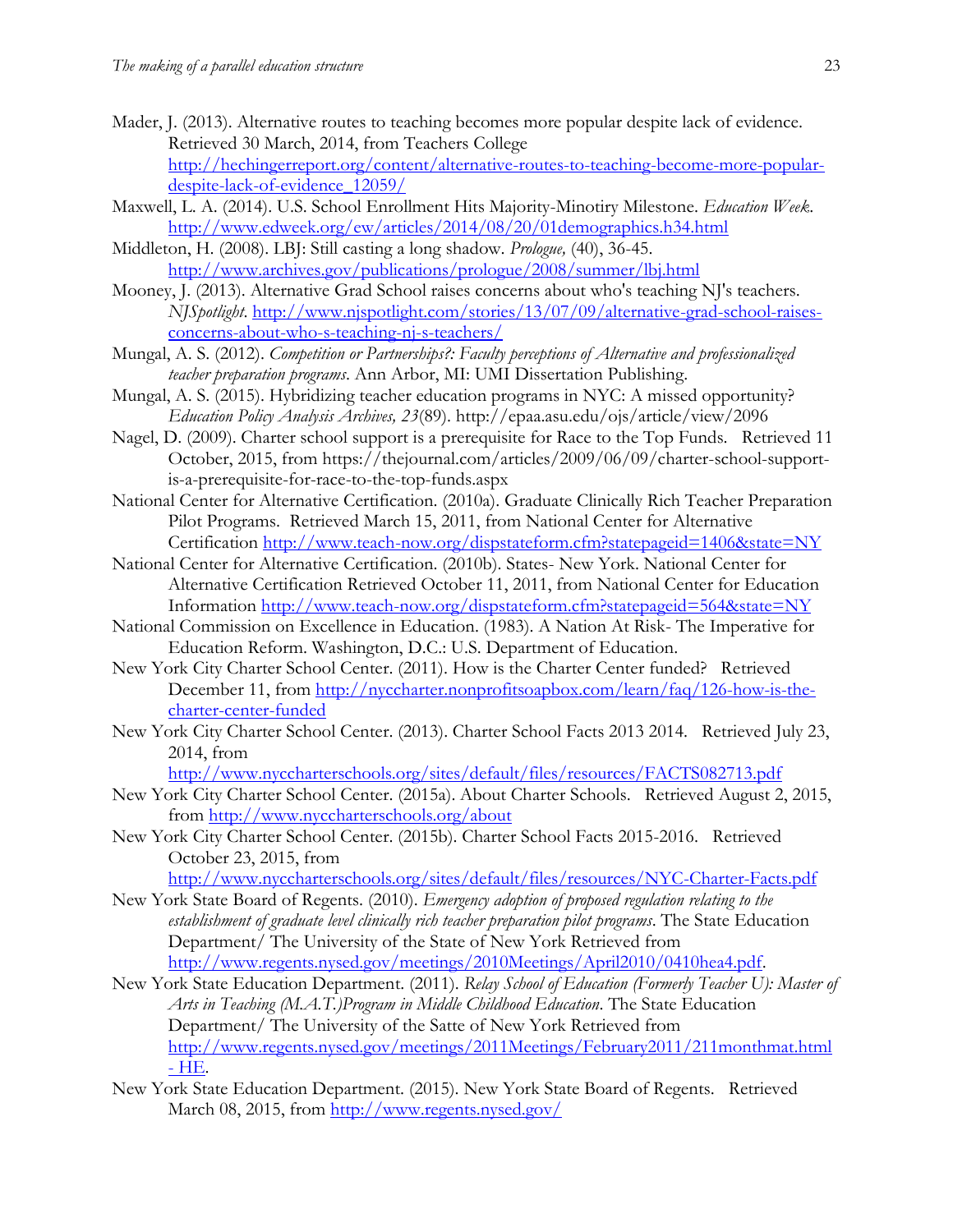<span id="page-23-0"></span>Newman, C., & Kay, T. (1999). Alternative teacher certification. *EDRS*, 1-18.

- <span id="page-23-12"></span>NYC Teaching Fellows. (2014). About Us. Retrieved October 20, 2014, from <http://www.nyctf.org/about/history.html>
- <span id="page-23-19"></span>NYC's disappearing Black/ Latino public school teachers. (2006). Retrieved November 27, 2011, from [http://blackeducator.blogspot.com/2006/12/nycs-disappearing-blacklatino](http://blackeducator.blogspot.com/2006/12/nycs-disappearing-blacklatino-public.html)[public.html](http://blackeducator.blogspot.com/2006/12/nycs-disappearing-blacklatino-public.html)
- <span id="page-23-1"></span>Office of Elementary and Secondary Education. (2006). *Improving teacher quality state grants ESEA title II, part A.* Retrieved from [http://www.cde.state.co.us/FedPrograms/dl/tii\\_a](http://www.cde.state.co.us/FedPrograms/dl/tii_a-hqt_USDEtiiguid.pdf)[hqt\\_USDEtiiguid.pdf.](http://www.cde.state.co.us/FedPrograms/dl/tii_a-hqt_USDEtiiguid.pdf)
- <span id="page-23-6"></span>Office of Innovation and Improvement. (2004). Alternative Routes to Teacher Certification *No Child Left Behind* (pp. i-27). Washington, D.C.: U.S. Department of Education.
- <span id="page-23-9"></span>Otterman, S. (2011, July 21). Ed Schools' Pedagogical Puzzle, *The New York Times* Retrieved from [http://www.nytimes.com/2011/07/24/education/edlife/edl-24teacher](http://www.nytimes.com/2011/07/24/education/edlife/edl-24teacher-t.html?pagewanted=all)[t.html?pagewanted=all](http://www.nytimes.com/2011/07/24/education/edlife/edl-24teacher-t.html?pagewanted=all)
- <span id="page-23-7"></span>Partee, G. L. (2014). Attaining Equitable Distribution of Effective Teachers in Public Schools. Washington, D.C.: Center for American Progress.
- <span id="page-23-5"></span>Raphael, J., & Tobias, S. (1997). Profit-making or profiteering? Proprietaries target teacher education *Change, 29*(November/December 1997), 44-49.
- <span id="page-23-10"></span>Relay Graduate School of Education. (2011). Relay Graduate School of Education Launches in New York City. Retrieved July 30, 2011, from [http://www.relayschool.org/press](http://www.relayschool.org/press-releases/2011/7/30/relay-graduate-school-of-education-launches-in-new-york-city.html)[releases/2011/7/30/relay-graduate-school-of-education-launches-in-new-york-city.html](http://www.relayschool.org/press-releases/2011/7/30/relay-graduate-school-of-education-launches-in-new-york-city.html)
- <span id="page-23-14"></span>Relay Graduate School of Education. (2014). Our Team- Leadership Board of Trustees. Retrieved October 18, 2014, from<http://www.relay.edu/team/>
- <span id="page-23-16"></span>Relay Graduate School of Education. (2015a). Campuses. Retrieved April 2, 2015, from <http://www.relay.edu/campuses>
- <span id="page-23-17"></span>Relay Graduate School of Education. (2015b). Opportunities- Careers. 2015, from [http://relayschool.force.com/careers/ts2\\_\\_JobSearch](http://relayschool.force.com/careers/ts2__JobSearch)
- <span id="page-23-15"></span>Relay Graduate School of Education. (2015c). Our Partners. Retrieved September 2, 2015, from <http://www.relay.edu/about/partners>
- <span id="page-23-2"></span>Renzulli, L. A. (2005). Organizational enviroments and the emergence of charter schools in the United States. *Sociology of Education, 78*(1 (January 2005), 1-26.
- <span id="page-23-11"></span>Sawchuk, S. (2014). Teach For America spinoff helps alumni gain influence. *Education Week*. Retrieved from Education Week website: [http://www.edweek.org/ew/articles/2014/01/15/17lee\\_ep.h33.html](http://www.edweek.org/ew/articles/2014/01/15/17lee_ep.h33.html)
- <span id="page-23-13"></span>Schray, V. (2008). Assuring quality in higher education: Recommendations for improving accreditation. In V. Schray (Ed.), *A National Dialogue: The Secretary of Education's Commission on the Future of Higher Education*. Washington, D.C.: U.S. Department Of Education, Commission on the Future of Higher Education.
- <span id="page-23-4"></span>Scott, J. (2009). The politics of venture philanthropy in charter school policy and advocacy. *Educational Policy, 23*(106), 106- 136.
- <span id="page-23-3"></span>Smith, N. (2007). Charters as a solution? *Education Next, 7*(1), 57-59.
- Smith, S. (2014, March 16, 2014). It's application time for NYC's charter schools, *AMNewYork*. Retrieved from [http://www.amny.com/news/it-s-application-time-for-nyc-s-charter](http://www.amny.com/news/it-s-application-time-for-nyc-s-charter-schools-1.7409876)[schools-1.7409876](http://www.amny.com/news/it-s-application-time-for-nyc-s-charter-schools-1.7409876)
- <span id="page-23-8"></span>Suell, J. L., & Piotrowski, C. (2007). Alternative teacher education programs: A review of the literature and outcomes studies. *Journal of Instructional Psychology, 34*(1), 54-58.
- <span id="page-23-18"></span>Teach For America Inc. (2014). New Sites. Retrieved November 4, 2014, from <http://www.teachforamerica.org/where-we-work/new-sites>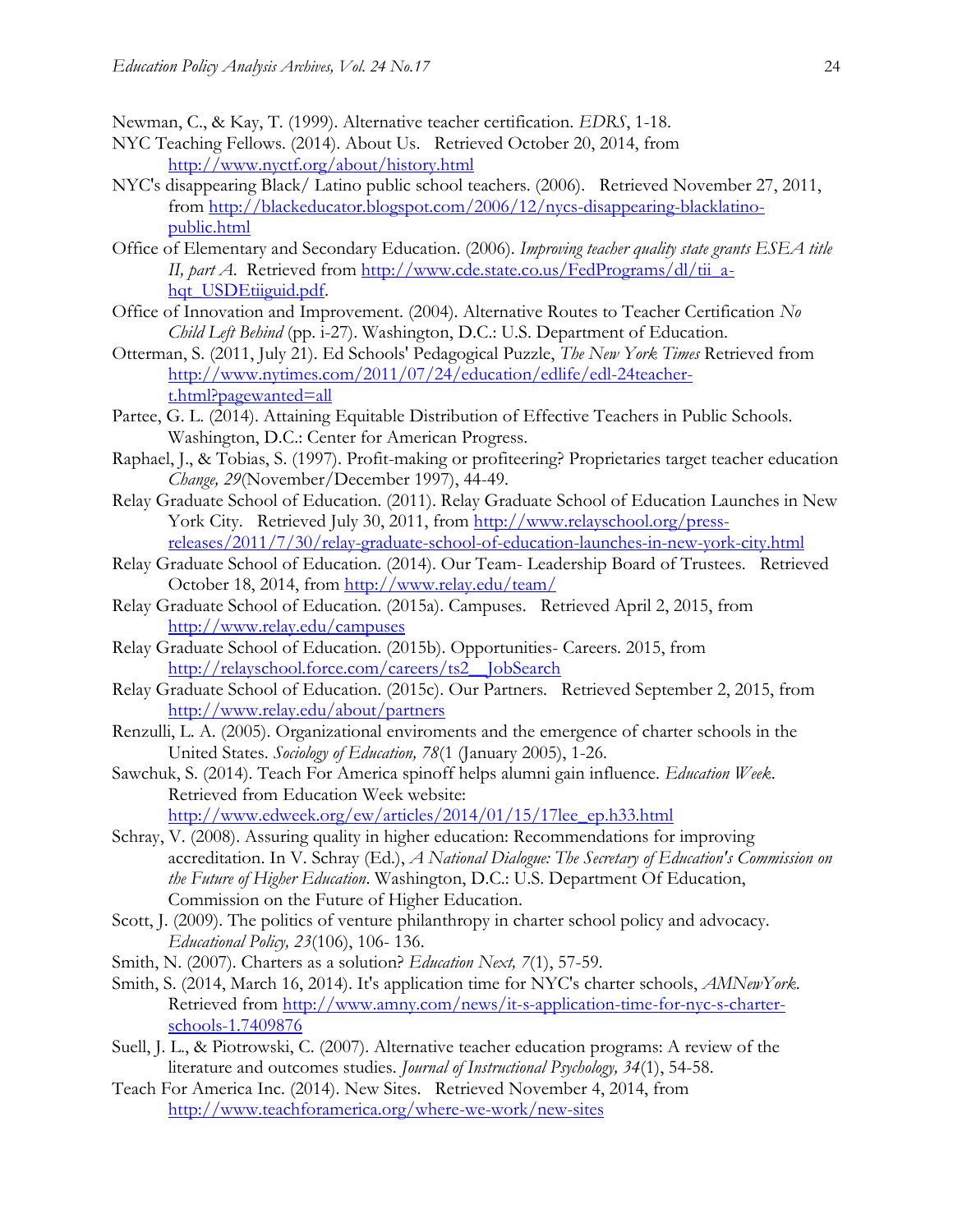- <span id="page-24-9"></span>Teach For America Inc. (2015a). Donors. Retrieved February, 27, 2015, from Teach For America <http://www.teachforamerica.org/support-us/donors>
- <span id="page-24-7"></span>Teach For America Inc. (2015b). Our History. *Our Organization.* Retrieved 02.08, 2015, from https:/[/http://www.teachforamerica.org/our-organization/our-history](http://www.teachforamerica.org/our-organization/our-history)
- <span id="page-24-13"></span>Teaching Methods. (2015). Retrieved 02.08, 2015, from [http://teach.com/what/teachers](http://teach.com/what/teachers-teach/teaching-methods)[teach/teaching-methods](http://teach.com/what/teachers-teach/teaching-methods)
- <span id="page-24-18"></span>TFA Houston Alumini Community. (2014). Retrieved November 1, 2014, from <http://tfahoustonalumni.weebly.com/in-education-but-not-in-schools.html>
- <span id="page-24-10"></span>The Broad Foundation. (2010). The Broad Foundation awards \$1 Million grant to expand Achievement First schools in Northeast U.S. Retrieved March 29, 2014, from <http://www.broadfoundation.org/asset/1165-101116achievementfirst.pdf>
- <span id="page-24-11"></span>The Broad Foundation. (2013). Uncommon Schools wins 2013 Broad Prize for Public Charter Schools. Retrieved 29 March, 2014, from<http://www.broadprize.org/news/661.html>
- <span id="page-24-16"></span>The Center for Education Reform. (2014). Survey of America's Charter Schools 2014. In T. Rebarbar & A. C. Zgainer (Eds.), *The essential Guide to Charter School Operations*. Washington, DC: The Center For Education Reform.
- <span id="page-24-4"></span>The White House. (2015). FactSheet: Congress Acts to Fix No Child Left Behind. *Statement & Releases.* Retrieved January 11, 2016, from https:/[/http://www.whitehouse.gov/the-press](http://www.whitehouse.gov/the-press-office/2015/12/03/fact-sheet-congress-acts-fix-no-child-left-behind)[office/2015/12/03/fact-sheet-congress-acts-fix-no-child-left-behind](http://www.whitehouse.gov/the-press-office/2015/12/03/fact-sheet-congress-acts-fix-no-child-left-behind)
- <span id="page-24-14"></span>Tomlinson, C. A. (2014). *Differentialed Classroom: Responding to the Needs of All Learners* (2nd ed.). Alexandria, VA: ASCD.
- <span id="page-24-3"></span>U.S. Department of Education. (2015). Every Student Succeeds Act (ESSA). Retrieved January 17, 2016, from<http://www.ed.gov/ESSA>
- <span id="page-24-0"></span>U.S. Department of Education, & Office of Postsecondary Education. (2013). *Preparing and credentializing the Nation's teachers- The secretary ninth report of teacher quality*. Washington, DC: U.S. Department of Education Retrieved from [http://www2.ed.gov/about/reports/annual/teachprep/index.html.](http://www2.ed.gov/about/reports/annual/teachprep/index.html)
- <span id="page-24-15"></span>Uncommon Schools. (2014). Uncommon New York City Charter Schools. Retrieved July 23, 2014, from<http://www.uncommonschools.org/our-schools/new-york-city-brooklyn>
- <span id="page-24-17"></span>Uncommon Schools. (2015). All Charter Schools by City. Retrieved April 02, 2015, from <http://www.uncommonschools.org/our-schools/all-charter-schools-by-city>
- <span id="page-24-12"></span>United Federation of Teachers Research Staff. (2014). Charter Schools: A UFT Research Report. Retrieved from<http://www.uft.org/uft-blog/charter-schools-uft-research-report-0>
- <span id="page-24-1"></span>No child left behind, Public Law 107-110 C.F.R. (2001).
- <span id="page-24-2"></span>United States Department of Education. (2009). *Race to the Top Executive Summary*. ED.gov Retrieved from

[http://www2.ed.gov/programs/racetothetop/executive-summary.pdf.](http://www2.ed.gov/programs/racetothetop/executive-summary.pdf)

- <span id="page-24-5"></span>Walsh, K., & Jacobs, S. (2007). *Alternative Certification Isn't Alternative*. Washington, D.C.: Thomas B. Fordham Institute.
- <span id="page-24-6"></span>Westervelt, E., & Kamenetz, A. (2014). Teach For America at 25: With maturity, new pressure to change. Retrieved February 28, 2015, from NPR [http://www.npr.org/blogs/ed/2014/12/01/366343324/teach-for-america-at-25-with](http://www.npr.org/blogs/ed/2014/12/01/366343324/teach-for-america-at-25-with-maturity-new-pressure-to-change)[maturity-new-pressure-to-change](http://www.npr.org/blogs/ed/2014/12/01/366343324/teach-for-america-at-25-with-maturity-new-pressure-to-change)
- <span id="page-24-8"></span>Zeichner, K., & Conklin, H. G. (2005). Teacher Education Programs. In M. Cochran-Smith & K. Zeichner (Eds.), *Studying Teacher Education: The Report of the AERA Panel on Research and Teacher Education* (pp. 645-737). Mahwah, NJ: Lawrence Erlbaum.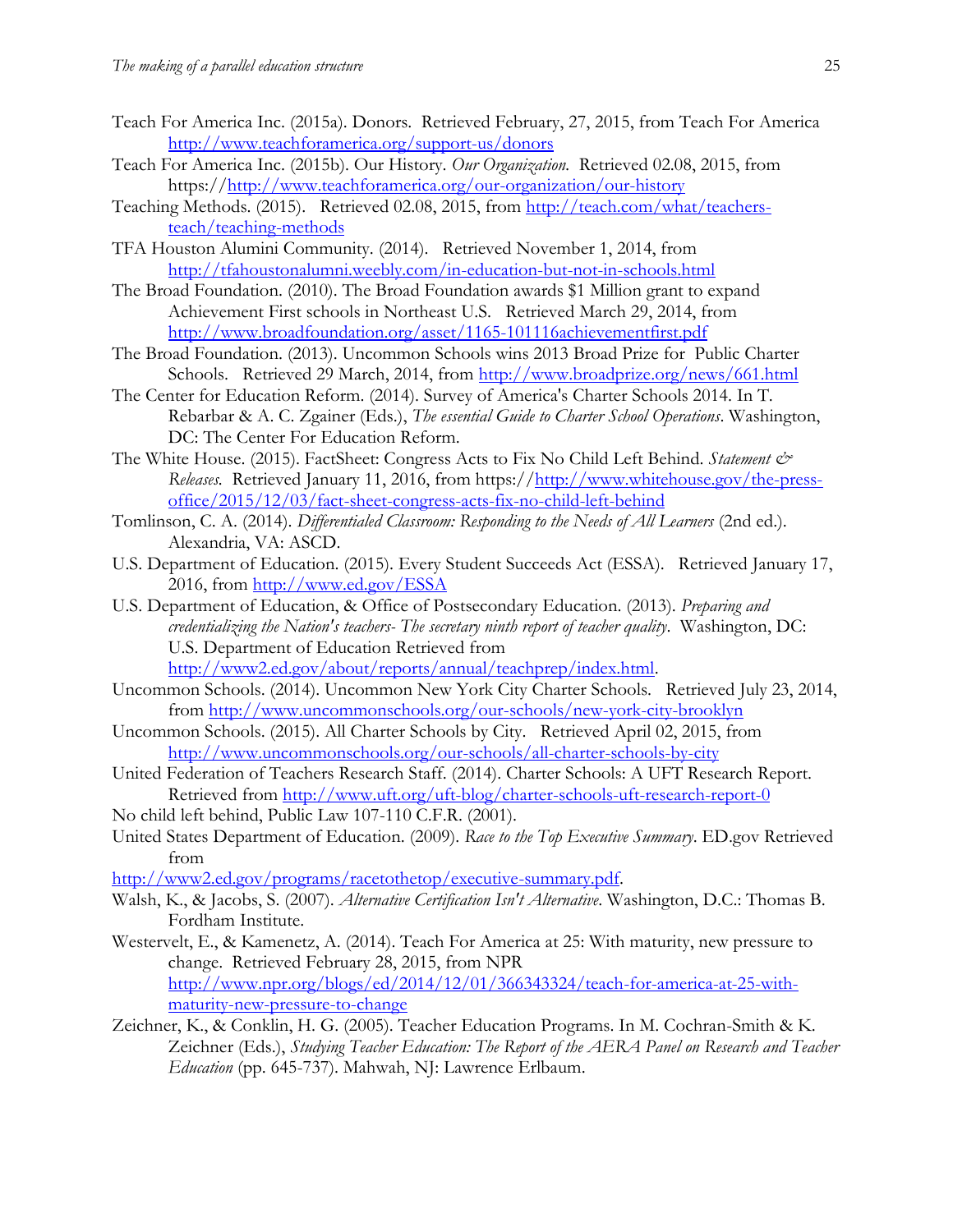#### **About the Author**

#### **Angus Shiva Mungal**

The University of Texas at El Paso [asmungal@utep.edu](mailto:asmungal@utep.edu)

Angus Shiva Mungal is an Assistant Professor in Educational Leadership and Policy Studies at The University of Texas at El Paso. He currently teaches and facilitates doctoral courses in Qualitative Research, Policy Analysis in Education and Educational Leadership and Diversity. He also facilitates a course on Leadership and Advocacy that sends researchers into the community to work with grassroots organizations dealing with marginalized groups. His research focuses are alternative teacher and leadership preparation, advocacy leadership, issues of social justice and educational policy as well as critical discourse analysis, and market ideology.

# **About the Co-Guest Editors**

#### **Tina Trujillo**

University of California, Berkeley [trujillo@berkeley.edu](mailto:trujillo@berkeley.edu)

Tina Trujillo is an Associate Professor at the University of California, Berkeley in the Graduate School of Education, and the Faculty Director of UC Berkeley's Principal Leadership Institute. She earned her Ph.D. in Education from UCLA and her M.A. in Education from the University of Colorado, Boulder. She is a former urban public school teacher, school reform consultant, and educational evaluator. She uses tools from political science and critical policy studies to study the political dimensions of urban educational reform, the instructional and democratic consequences of high-stakes testing and accountability policies for students of color and English Learners, and trends in urban educational leadership. Her work is published in a range of journals, including *American Educational Research Journal, Teachers College Record, Journal of Educational Administration,* and *Educational Evaluation and Policy Analysis*.

#### **Janelle Scott**

University of California, Berkeley

#### [jtscott@berkeley.edu](mailto:jtscott@berkeley.edu)

Jannelle Scott is a Chancellor's Associate Professor at the University of California, Berkeley, in the Graduate School of Education, Goldman School of Public Policy, and African American Studies Department. She earned a Ph.D. in Education Policy from the University of California at Los Angeles' Graduate School of Education and Information Studies, and a B.A. in Political Science from the University of California at Berkeley. Before earning her doctorate, she worked as an elementary school teacher in Oakland, California. Scott's research investigates the politics of elite and community based advocacy, the politics of research utilization, and how market-based educational reforms such as school choice and privatization affect democratic accountability and equity within schools and school districts. She is currently working on a William T. Grant funded study of the politics of research utilization and intermediary organizations in Los Angeles and New York City with Christopher Lubienski and Elizabeth DeBray.

# **SPECIAL ISSUE**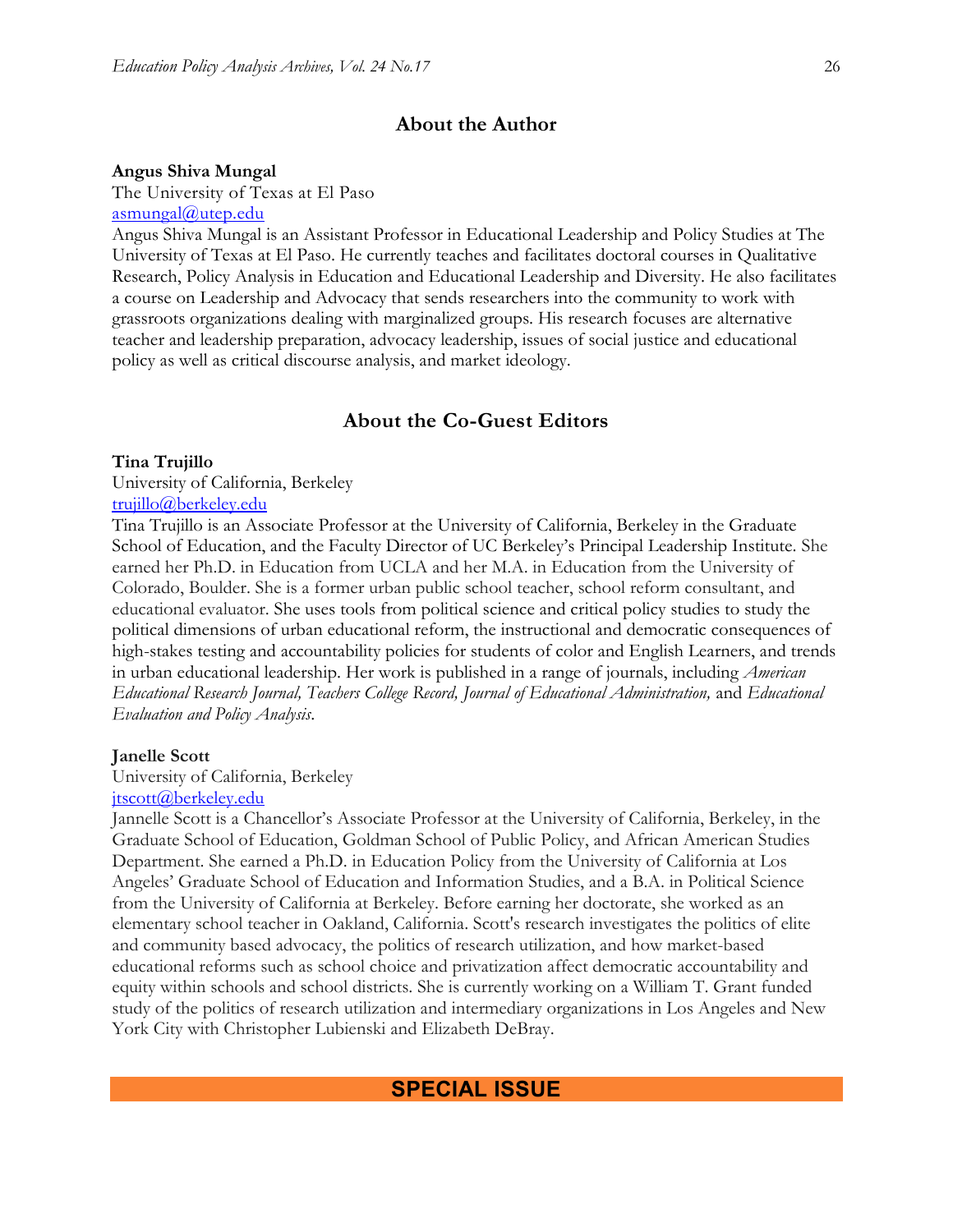# **Teach For America: Research on Politics, Leadership, Race, and Education Reform**

# education policy analysis archives

Volume 24 Number XX February 8th, , 2016 ISSN 1068-2341

# @

**SOME RIGHTS RESERVED** Readers are free to copy, display, and distribute this article, as long as the work is attributed to the author(s) and **Education Policy Analysis Archives,** it is distributed for noncommercial purposes only, and no alteration or transformation is made in the work. More details of this Creative Commons license are available at

http://creativecommons.org/licenses/by-nc-sa/3.0/. All other uses must be approved by the author(s) or **EPAA**. **EPAA** is published by the Mary Lou Fulton Institute and Graduate School of Education at Arizona State University Articles are indexed in CIRC (Clasificación Integrada de Revistas Científicas, Spain), DIALNET (Spain), [Directory of Open Access Journals,](http://www.doaj.org/) EBSCO Education Research Complete, ERIC, Education Full Text (H.W. Wilson), QUALIS A2 (Brazil), SCImago Journal Rank; SCOPUS, SOCOLAR (China).

Please contribute commentaries at http://epaa.info/wordpress/ and send errata notes to Gustavo E. Fischman [fischman@asu.edu](mailto:fischman@asu.edu)

**Join EPAA's Facebook community** at<https://www.facebook.com/EPAAAAPE> and **Twitter feed** @epaa\_aape.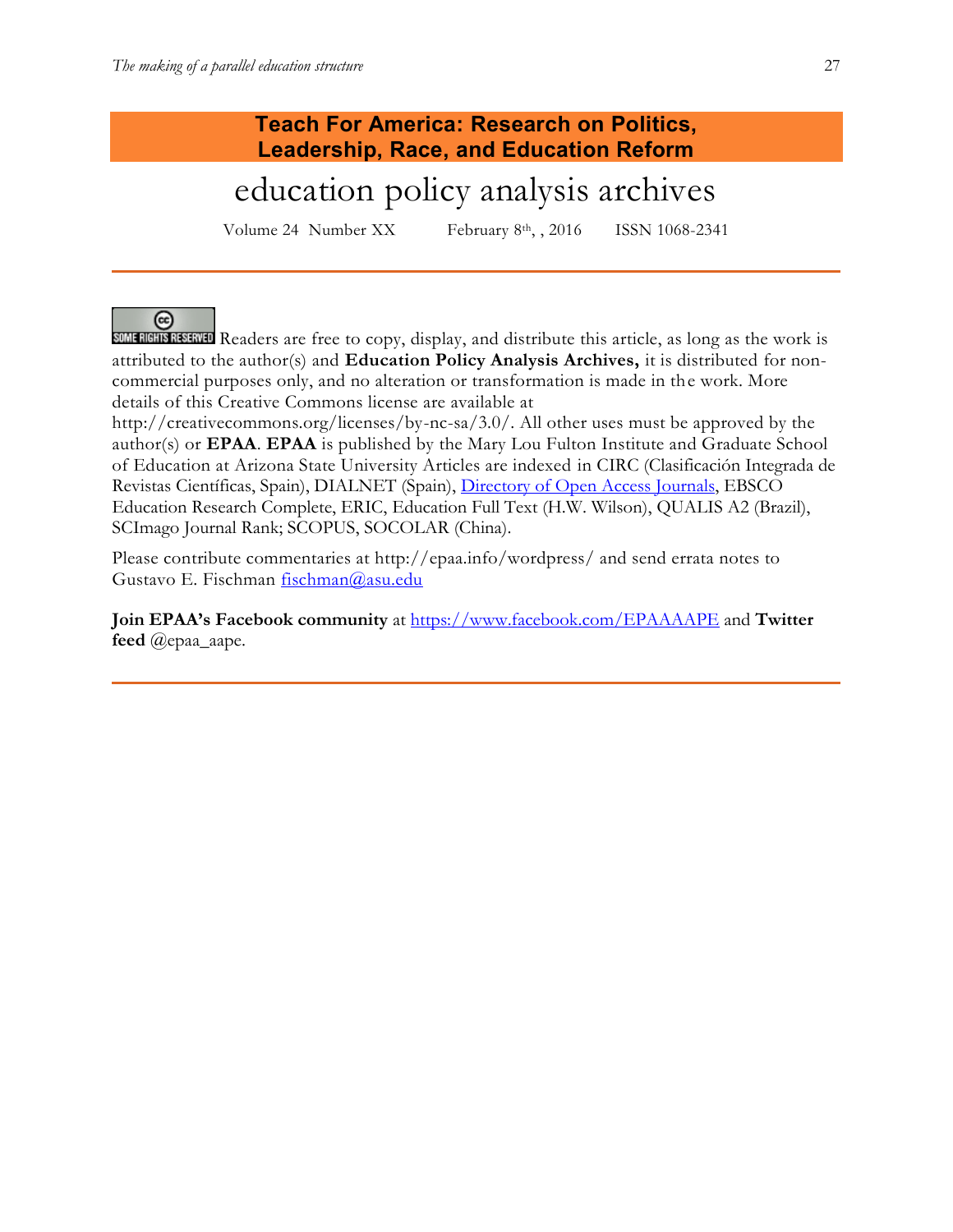# education policy analysis archives editorial board

Lead Editor: **Audrey Amrein-Beardsley** (Arizona State University) Executive Editor: **Gustavo E. Fischman** (Arizona State University) Associate Editors: **Sherman Dorn**, **David R. Garcia Oscar Jimenez-Castellanos**, **Eugene Judson**, **Jeanne M. Powers** (Arizona State University)

**Cristina Alfaro** San Diego State University

**Gary Anderson** New York University

**Michael W. Apple** University of Wisconsin, Madison

**Jeff Bale** OISE, University of Toronto

**David C. Berliner** Arizona State University

**Casey Cobb** University of Connecticut

**Arnold Danzig** San Jose State University

**Linda Darling-Hammond**  Stanford University

**Elizabeth H. DeBray** University of Georgia

**Chad d'Entremont** Rennie Center for Education Research & Policy

**John Diamond** University of Wisconsin, Madison

**Michael J. Dumas** University of California, Berkeley

**Kathy Escamilla** University of Colorado, Boulder

**Melissa Lynn Freeman**  Adams State College

**Rachael Gabriel** University of Connecticut

**Amy Garrett Dikkers** University of North Carolina, Wilmington

**Gene V Glass** Arizona State University

**Ronald Glass** University of California, Santa Cruz

**Jacob P. K. Gross** University of Louisville **Eric M. Haas** 

WestEd

**Julian Vasquez Heilig** California State University, Sacramento

**Kimberly Kappler Hewitt** University of North Carolina Greensboro **Aimee Howley** Ohio University

**Henry Braun** Boston College **Steve Klees** University of Maryland **Noah Sobe** Loyola University

**Jaekyung Lee S**UNY Buffalo

**Jessica Nina Lester** Indiana University

**Amanda E. Lewis** University of Illinois, Chicago

**Chad R. Lochmiller** Indiana University

**Christopher Lubienski** University of Illinois, Urbana-Champaign

**Sarah Lubienski** University of Illinois, Urbana-Champaign

**William J. Mathis** University of Colorado, Boulder

**Michele S. Moses** University of Colorado, Boulder

**Julianne Moss** Deakin University

**Sharon Nichols** University of Texas, San Antonio

**Eric Parsons** University of Missouri-Columbia

**Susan L. Robertson** Bristol University

**Gloria M. Rodriguez** University of California, Davis **R. Anthony Rolle** University of Houston

**A. G. Rud** Washington State University

**Patricia Sánchez** University of University of Texas, San Antonio

**Janelle Scott** University of California, Berkeley

**Jack Schneider** College of the Holy Cross

**Nelly P. Stromquist** University of Maryland

**Benjamin Superfine** University of Illinois, Chicago

**Maria Teresa Tatto**  Michigan State University

**Adai Tefera** Virginia Commonwealth University

**Tina Trujillo** University of California, Berkeley

**Larisa Warhol** University of Connecticut

**John Weathers** University of Colorado, Colorado Springs

**Kevin Welner** University of Colorado, Boulder

**Terrence G. Wiley** Center for Applied Linguistics

**John Willinsky**  Stanford University

**Jennifer R. Wolgemuth**  University of South Florida

**Kyo Yamashiro**  Claremont Graduate University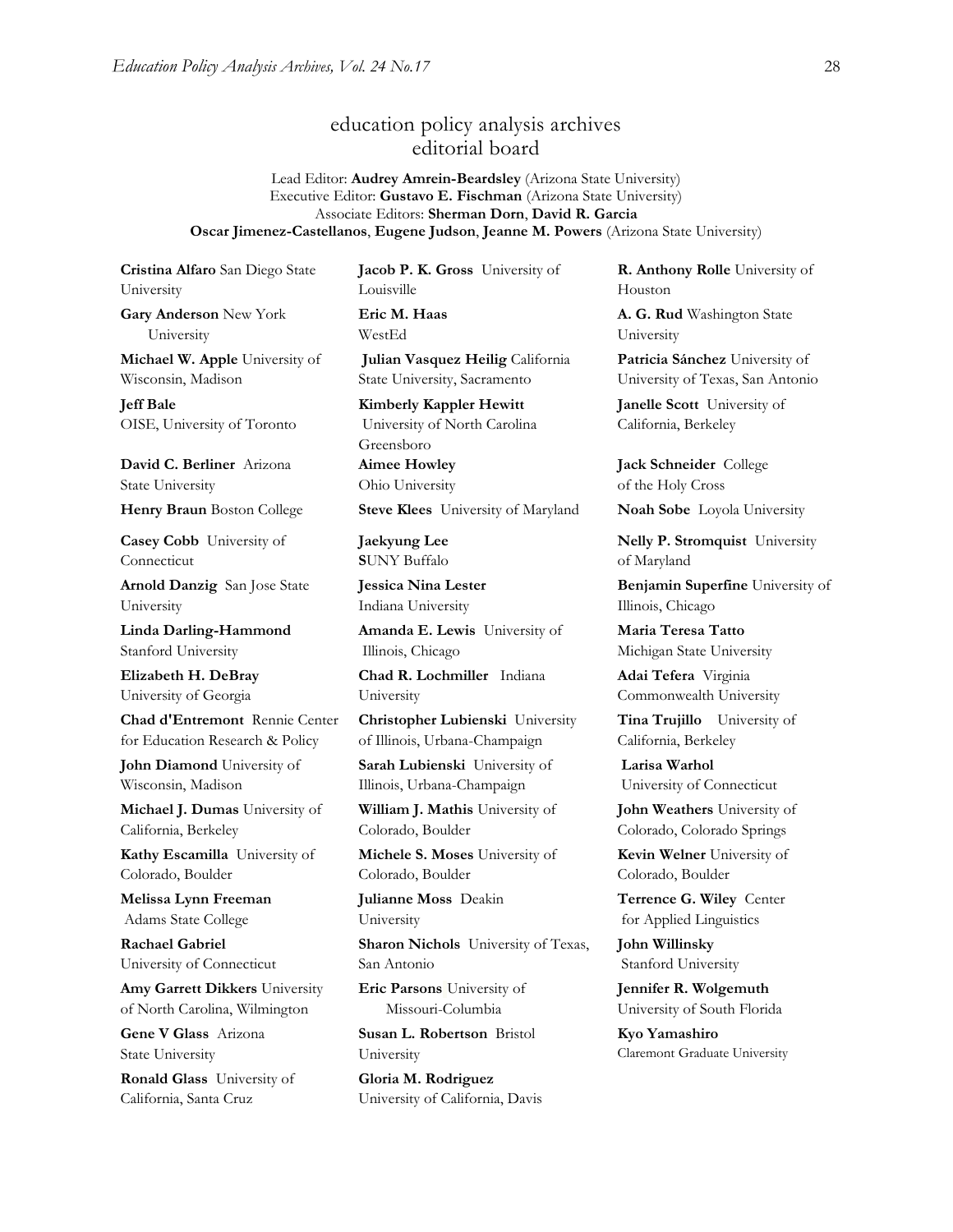# archivos analíticos de políticas educativas consejo editorial

Executive Editor: **Gustavo E. Fischman** (Arizona State University) Editores Asociados: **Armando Alcántara Santuario** (UNAM), **Jason Beech**, Universidad de San Andrés, **Antonio Luzon**, University of Granada

**[Xavier Bonal](javascript:openRTWindow() Sarro** Universidad Autónoma de Barcelona, Spain

**[Antonio Bolívar](javascript:openRTWindow() Boitia** Universidad de Granada, Spain **[Jose Joaquin Brunner](javascript:openRTWindow()** Universidad Diego Portales, Chile

 **[Damián Canales Sánchez](javascript:openRTWindow()** Instituto Nacional para la Evaluación de la Educación, Mexico **Gabriela de la Cruz Flores** Universidad Nacional Autónoma

de Mexico **[Marco Antonio Delgado](javascript:openRTWindow()  [Fuentes](javascript:openRTWindow()** Universidad Iberoamericana, Mexico **[Inés Dussel](javascript:openRTWindow()**, DIE-CINVESTAV, Mexico

**[Pedro Flores Crespo](javascript:openRTWindow()** Universidad Iberoamericana, Mexico

**[Ana María García de Fanelli](javascript:openRTWindow()** Centro de Estudios de Estado y Sociedad (CEDES) CONICET Argentina

**Juan Carlos González Faraco**  Universidad de Huelva, Spain

**María Clemente Linuesa**  Universidad de Salamanca, Spain **María Guadalupe Olivier** Téllez, Universidad Pedagógica Nacional, México **[Miguel Pereyra](javascript:openRTWindow()** Universidad de Granada, Spain

**[Monica Pini](javascript:openRTWindow()** Universidad Nacional de San Martín, Argentina

**[José Luis Ramírez](javascript:openRTWindow() Romero** Universidad Autónoma de Sonora, Mexico **[Paula Razquin](javascript:openRTWindow()** Universidad de San Andrés, Argentina **[Jose Ignacio](javascript:openRTWindow()  [Rivas Flores](javascript:openRTWindow()** Universidad de Málaga, Spain **[Miriam Rodríguez Vargas](javascript:openRTWindow()** Universidad Autónoma de Tamaulipas, Mexico

**María Clemente Linuesa**  Universidad de Salamanca, Spain **[Mario Rueda Beltrán](javascript:openRTWindow()** Instituto de Investigaciones sobre la Universidad y la Educación, UNAM, Mexico **[Jurjo Torres Santomé](javascript:openRTWindow()**, Universidad de la Coruña, Spain **[Yengny Marisol Silva Laya](javascript:openRTWindow()** Universidad Iberoamericana, Mexico

**Juan Carlos Tedesco** Universidad Nacional de San Martín, Argentina.

**Ernesto Treviño Ronzón** Universidad Veracruzana, M

**[Ernesto Treviño](javascript:openRTWindow() Villarreal** Universidad Diego Portales Santiago Chile **[Antoni Verger Planells](javascript:openRTWindow()** Universidad Autónoma de Barcelona

**[Catalina Wainerman](javascript:openRTWindow()** Universidad de San Andrés, Argentina

**Juan Carlos Yáñez Velazco** Universidad de Colima, Mexico